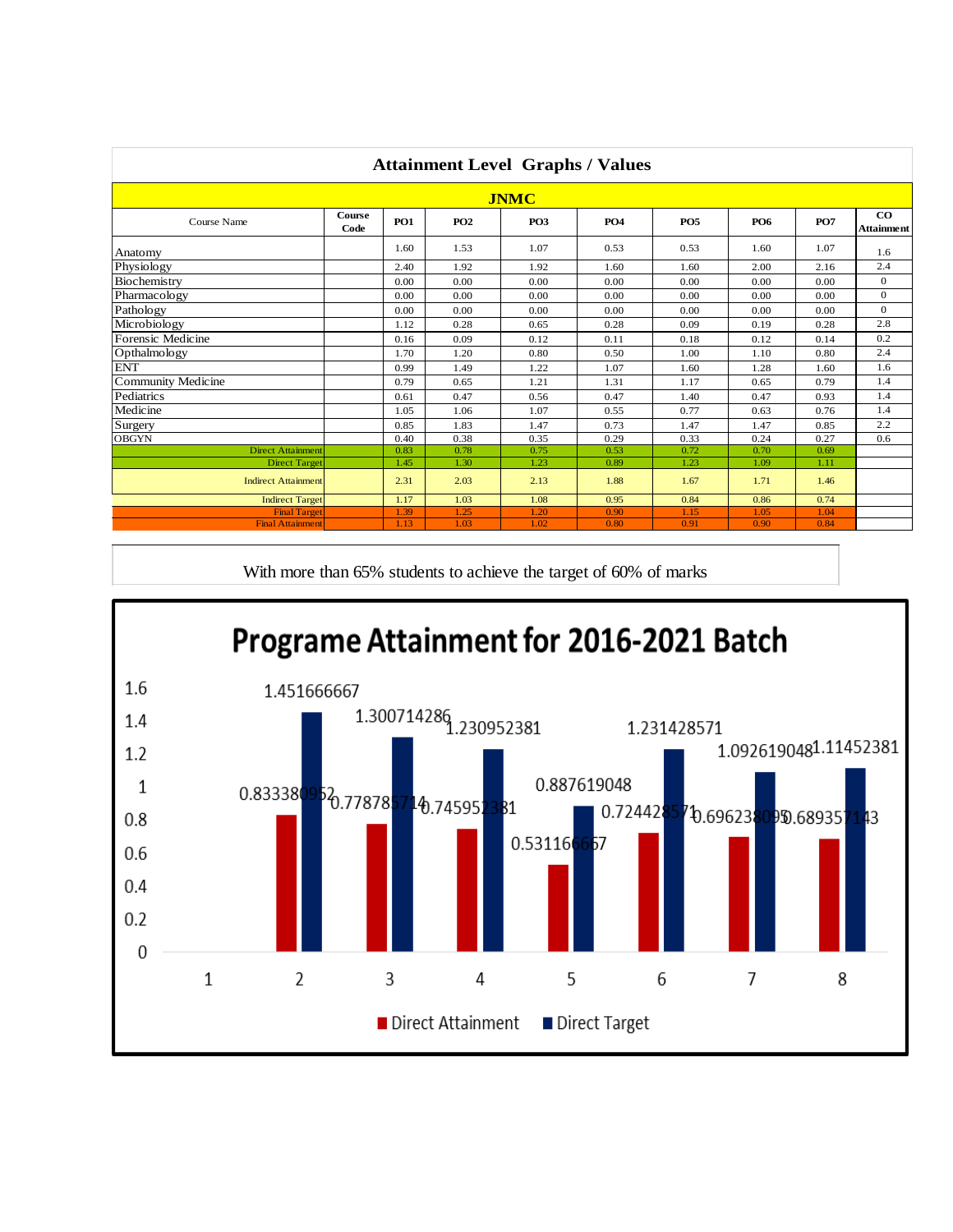|                                                                        |                              |                |                     | VKIDS - DENTAL      |                 |                        |                                |                        |                                |
|------------------------------------------------------------------------|------------------------------|----------------|---------------------|---------------------|-----------------|------------------------|--------------------------------|------------------------|--------------------------------|
| <b>Course Name</b>                                                     | Course<br>Code               | <b>PO1</b>     | <b>PO2</b>          | <b>PO3</b>          | <b>PO4</b>      | <b>PO5</b>             | <b>PO6</b>                     | <b>PO7</b>             | $\rm{CO}$<br><b>Attainment</b> |
| General Human Anatomy Including Embryology,<br>Osteology And Histology | H.ANAT(T)                    | 1.8            | 1.7                 | 1.4                 | 1.6             | $\mathbf{1}$           | $\overline{2}$                 | $\mathbf{1}$           | 2.7                            |
| General Human Anatomy Including Embryology,<br>Osteology And Histology | H.ANAT(P)                    | 1.7            | 1.5                 | 1.5                 | 1.5             | $\mathbf{1}$           | $\overline{2}$                 | 1.5                    | 3                              |
| General Human Physiology, Biochemistry,<br>Nutrition And Dietics       | PHY&BIO<br>T)                | 1.5            | 1.5                 | 1.3                 | 2               | $\mathfrak{2}$         | $\overline{c}$                 | 1                      | 3                              |
| General Human Physiology, Biochemistry,<br>Nutrition And Dietics       | PHY&BIO<br>(P)               | 1.4            | 1.866666667         | 1.866666667         | 1.866666667     | 1.866666667            | 1.866666667                    | 0.93333333             | $\overline{3}$                 |
| Dental Anatomy Embryology And Oral Histology                           | D.ANAT(T)                    | 1.26           | 1.98                | 1.26                | 1.08            | 0.54                   | 1.8                            | 0.9                    | 2.8                            |
| Dental Anatomy Embryology And Oral Histology                           | D.ANAT(P)                    | 0.66           | 0.9                 | 0.3                 | 0.51            | 0.3                    | 0.6                            | 0.3                    | 2.7                            |
| General Pathology & Microbiology                                       | GPM <sub>(T)</sub>           | $\overline{c}$ | 1.6                 | 1.5                 | $\overline{c}$  | 1.5                    | $\overline{2}$                 | $\overline{c}$         | 0.9                            |
| General Pathology & Microbiology                                       | GPM(P)                       | 1.62           | 1.38                | 0.6                 | 0.84            | 0.6                    | 1.38                           | 1.38                   | 3                              |
| General & Dental Pharmacology & Therapeutics                           | GDP(T)                       | 1.93333        | 1.933333333         | 0.58                | $\mathbf{0}$    | 0.966666667            | 0.966666667                    | 0.96666667             | 1.8                            |
| General & Dental Pharmacology & Therapeutics                           | GDP(P)                       | 1.86667        | 1.866666667         | 1.166666667         | 1.166666667     | 0.933333333            | 0.933333333                    | 0.93333333             | 2.9                            |
| <b>Dental Materials</b>                                                | DM(T)                        | $\overline{c}$ | 2.5                 | $\overline{c}$      | 1.5             | $\mathbf{1}$           | $\overline{2}$                 | 2.5                    | 2.8                            |
| <b>Dental Materials</b>                                                | DM(P)                        | 1.06667        | 1.333333333         | 1.066666667         | 1.066666667     | 0.8                    | 0.8                            | 1.33333333             | $\overline{3}$                 |
| Pre - Clinical Conservative Dentistry                                  | PCD(P)                       | 2.2            | 1.8                 | 1                   | 1.4             | $\mathbf{1}$           | 1.4                            | 1.2                    | 1.6                            |
| Pre - Clinical Prosthodontics And Crown &                              | PCP(P)                       | 2.5            | 2.5                 | $\overline{2}$      | $\overline{c}$  | 1.5                    | 1.5                            | 2.5                    | 3                              |
| <b>General Medicine</b>                                                | GM(T)                        | 0.17           | 0.2                 | 0.17                | 0.2             | 0.15                   | 0.2                            | 0.17                   | 3                              |
| <b>General Medicine</b>                                                | GM(P)                        | 0.68           | 0.8                 | 0.8                 | 0.6             | 0.6                    | 0.8                            | 0.8                    | 0.3                            |
| <b>General Surgery</b>                                                 | GS(T)                        | 0.2            | 0.2                 | 0.1                 | 0.1             | 0.1                    | 0.1                            | 0.1                    | 1.2                            |
| <b>General Surgery</b>                                                 | GS(P)                        | 1.82           | 1.75                | 2.1                 | 1.4             | 1.4                    | 1.4                            | 1.82                   | 0.3                            |
| Oral Pathology & Microbiology                                          | OPM(T)                       | 1.93333        | 2.9                 | 1.74                | 1.546666667     | 0.966666667            | 2.126666667                    | 1.54666667             | 2.1                            |
| Oral Pathology & Microbiology                                          | OPM <sub>(P)</sub>           | 1.8            | 2.07                | 1.8                 | 0.9             | 0.9                    | 1.8                            | 1.44                   | 2.9                            |
| Prosthodontics And Crown & Bridge                                      | PCB <sub>(T)</sub>           | 2.6            | 2.6                 | 1.6                 | 1.8             | $\overline{2}$         | $\overline{2}$                 | 2.4                    | 2.7                            |
| Prosthodontics And Crown & Bridge                                      | PCB(P)                       | 1.35           | 2.25                | 1.8                 | 1.35            | 1.35                   | 1.62                           | 1.8                    | 3                              |
| <b>Conservative Dentistry And Endodontics</b>                          | CDE(T)                       | 2.1            | 1.5                 | $\mathbf{1}$        | 1.1             | $\mathbf{1}$           | 1.5                            | $\mathbf{1}$           | 2.7                            |
| <b>Conservative Dentistry And Endodontics</b>                          | CDE(P)                       | $\overline{c}$ | 1.6                 | $\mathbf{1}$        | 1.3             | $\mathbf{1}$           | 1.3                            | $\mathbf{1}$           | 3                              |
| Paedodontics And Preventive Dentistry                                  | PD <sub>(T)</sub>            | 2.4            | 2.4                 | 1.8                 | 1.6             | $\mathbf{1}$           | 1.4                            | 1.4                    | 3                              |
| Paedodontics And Preventive Dentistry                                  | PD(P)                        | 2.475          | 2.7                 | 2.07                | 2.25            | 1.44                   | 1.62                           | 2.34                   | 3                              |
| Oral And Maxillofacial Surgery                                         | OS(T)                        | 1.44           | 1.44                | 0.9                 | 1.44            | 0.9                    | 1.44                           | 1.44                   | 2.7                            |
| Oral And Maxillofacial Surgery                                         | OS(P)                        | 2.475          | 2.25                | 1.8                 | 2.25            | 1.125                  | 1.8                            | 1.8                    | 2.7                            |
| Periodontics                                                           | PDT <sub>(T)</sub>           | 1.54667        | 1.546666667         | 0.966666667         | 0.966666667     | 0.966666667            | 1.256666667                    | 0.96666667             | 2.7                            |
| Periodontics                                                           | PDT(P)                       | 1.575          | 1.575               | 1.575               | 0.9             | 0.9                    | 0.9                            | 0.9                    | 2.9                            |
| Orthodontics                                                           | OD(T)                        | 3.4            | 3.6                 | 3.2                 | 3.6             | 3                      | 3.2                            | 3.2                    | 2.7                            |
| Orthodontics                                                           | OD(P)                        | 3.4            | 3.8                 | 3.6                 | 3.6             | 3.2                    | 3.2                            | 3.2                    | 3                              |
| Oral Medicine And Radiology                                            | OMR <sub>(T)</sub>           | 1.75           | $\overline{c}$      | 1.75                | 1.75            | 1.25                   | $\overline{c}$                 | 1.5                    | 3                              |
| Oral Medicine And Radiology<br><b>Public Health Dentistry</b>          | OMR(P)<br>PHD <sub>(T)</sub> | 2.5<br>2       | 2.5<br>$\mathbf{1}$ | 2.5<br>$\mathbf{1}$ | 2.25<br>1.2     | 1.75<br>$\overline{c}$ | $\overline{2}$<br>$\mathbf{1}$ | 2.25<br>$\overline{1}$ | 3<br>3                         |
| <b>Public Health Dentistry</b>                                         | PHD(P)                       | $\theta$       | $\theta$            | $\theta$            | $\Omega$        | $\theta$               | $\theta$                       | $\theta$               | 3                              |
| <b>Direct Attainment</b>                                               |                              | 1.75338        | 1.806712963         | 1.411435185         | 1.406481481     | 1.166805556            | 1.4975                         | 1.40333333             |                                |
| <b>Direct Target</b>                                                   |                              | 1.16           | 1.21                | 0.93                | 0.93            | 0.77                   | 0.99                           | 0.93                   |                                |
|                                                                        |                              | PO1            | PO <sub>2</sub>     | PO <sub>3</sub>     | PO <sub>4</sub> | PO <sub>5</sub>        | PO <sub>6</sub>                | PO <sub>7</sub>        |                                |
|                                                                        | <b>Target</b>                | 0.65           | 0.61                | 0.53                | 0.52            | 0.43                   | 0.55                           | 0.49                   |                                |
|                                                                        | <b>Attainment</b>            | 1.74           | 1.77                | 1.36                | 1.33            | 1.12                   | 1.39                           | 1.41                   |                                |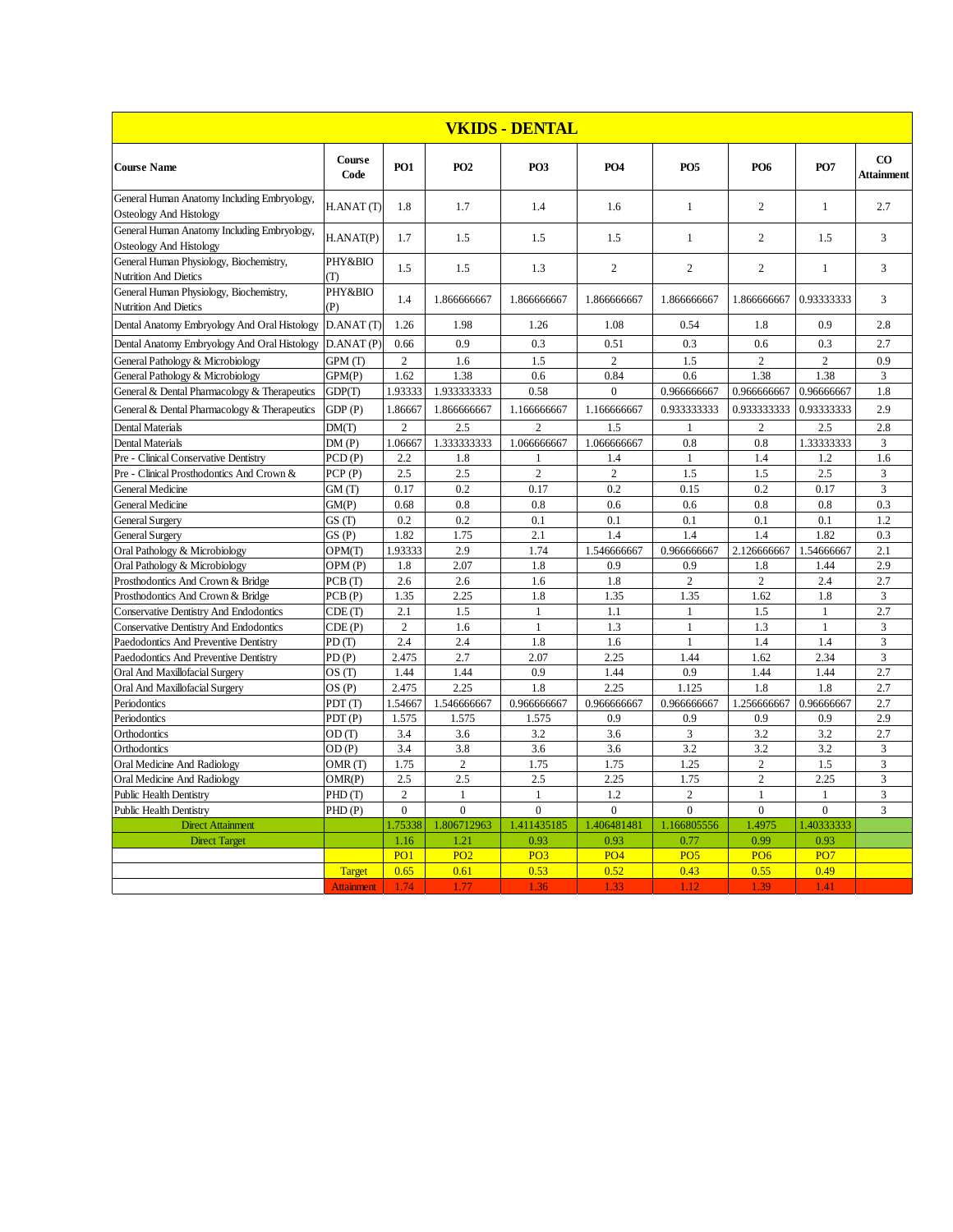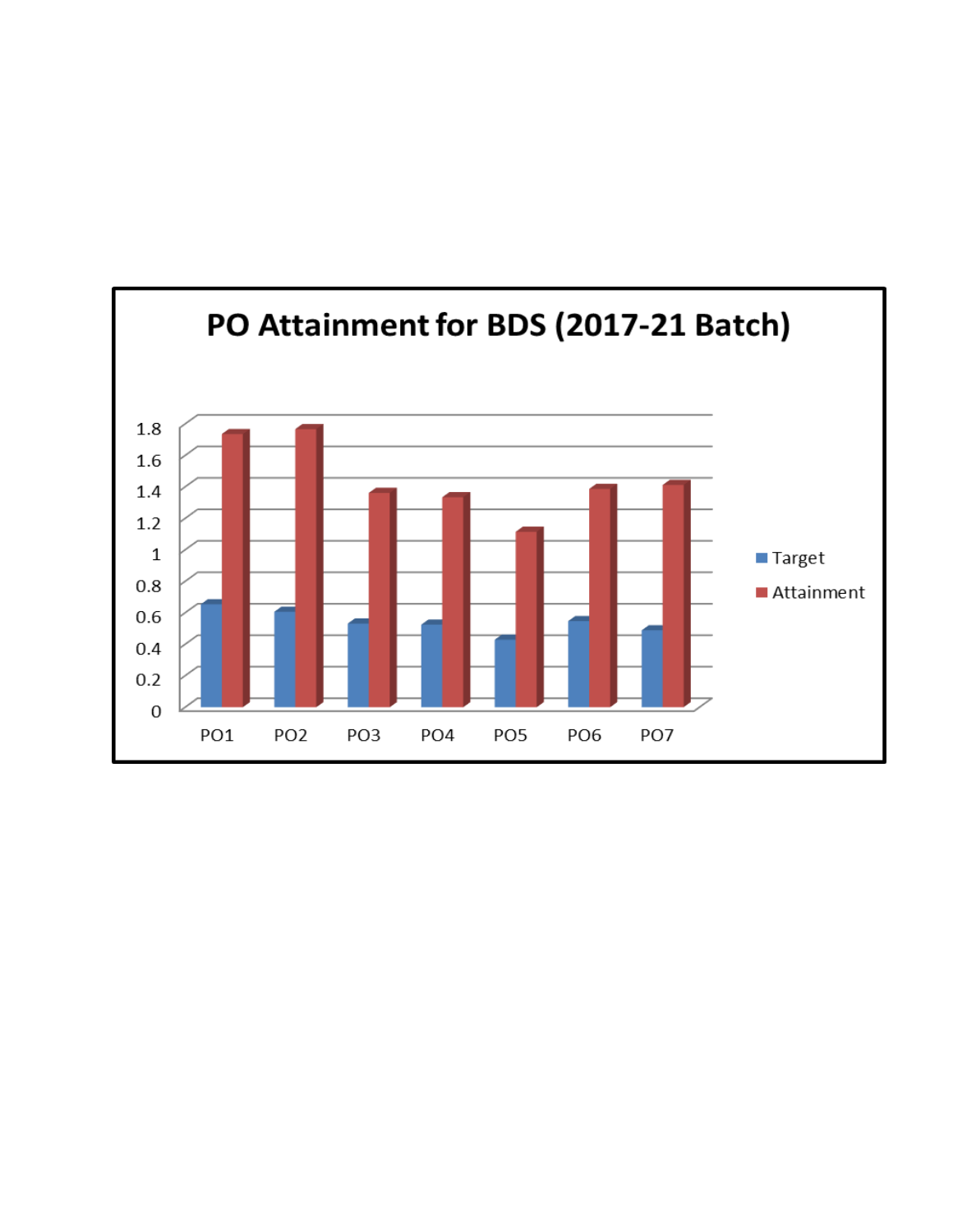|                                     |                 |                 | <b>AYURVEDA</b> |            |                 |                 |                 |                                |
|-------------------------------------|-----------------|-----------------|-----------------|------------|-----------------|-----------------|-----------------|--------------------------------|
| <b>Course Name</b>                  | PO <sub>1</sub> | PO <sub>2</sub> | PO <sub>3</sub> | <b>PO4</b> | PO <sub>5</sub> | PO <sub>6</sub> | <b>PO7</b>      | $\bf{CO}$<br><b>Attainment</b> |
| Saskrit                             | 1.60            | 1.30            | 1.00            | 1.00       | 1.00            | 1.30            | 1.00            |                                |
| Padarth Viinana                     | 1.50            | 1.25            | 1.25            | 1.00       | 1.00            | 1.50            | 1.50            | 3                              |
| Ashtanga Hrudaya                    | 1.47            | 1.28            | 1.10            | 0.73       | 0.73            | 0.73            | 0.73            | 2.2                            |
| Rachana Shareer(T)                  | 1.87            | 1.87            | 1.12            | 1.87       | 1.49            | 1.68            | 1.87            | 2.8                            |
| Rachana Shareer(P)                  | 2.00            | 1.50            | 2.00            | 2.20       | 1.50            | 1.20            | 2.20            | 3                              |
| Kriya Sharir(T)                     | 1.33            | 2.00            | 1.67            | 1.30       | 1.33            | 1.00            | 1.67            | 3                              |
| Kriya Sharir(P)                     | 1.80            | 2.00            | 2.00            | 1.50       | 1.00            | 2.00            | 2.00            | 3                              |
| Charaka Samhita Purvardha           | 1.87            | 1.63            | 1.40            | 0.93       | 0.93            | 0.93            | 0.93            | 2.8                            |
| Dravya Guna Vignana(T)              | 0.56            | 0.67            | 0.56            | 0.11       | 0.44            | 0.33            | 0.56            |                                |
| Dravya Guna Vignana (P)             | 1.73            | 1.91            | 1.73            | 1.30       | 1.56            | 1.30            | 1.73            | 2.6                            |
| Rasashastra & Bhaishajya kalpana(T) | 1.30            | 2.00            | 1.00            | 1.00       | 1.00            | 1.60            | 1.30            | 3                              |
| Rasashastra & Bhaishajya kalpana(P) | 1.80            | 2.00            | 1.50            | 1.50       | 2.00            | 1.60            | 1.50            | $\overline{\mathbf{3}}$        |
| Agadatantra(T)                      | 0.35            | 0.35            | 0.30            | 0.25       | 0.30            | 0.30            | 0.30            | 0.6                            |
| Agadatantra(P)                      | 2.00            | 2.00            | 2.00            | 2.00       | 1.50            | 1.80            | 2.00            | 3                              |
| Charaka Samhita Uttarardha          | 2.25            | 2.25            | 1.50            | 2.00       | 1.25            | 2.50            | 2.00            | 3                              |
| Kaumarabhritya(T)                   | 2.30            | 2.50            | 2.00            | 2.00       | 1.50            | 2.00            | 2.00            | 3                              |
| Kaumarabhritya(P)                   | 2.00            | 2.00            | 2.00            | 1.00       | 2.00            | 2.00            | 1.75            | $\overline{\mathbf{3}}$        |
| Streeroga and Prasooti tantra(T)    | 0.27            | 0.27            | 0.27            | 0.21       | 0.24            | 0.13            | 0.27            | 0.4                            |
| Streeroga and Prasooti tantra(P)    | 1.73            | 2.17            | 1.91            | 1.56       | 1.73            | 1.30            | 1.73            | 2.6                            |
| Swasthavritta(T)                    | 0.18            | 0.16            | 0.16            | 0.13       | 0.13            | 0.18            | 0.13            | 0.4                            |
| Swasthavritta(P)                    | 1.30            | 1.73            | 1.30            | 1.30       | 1.73            | 1.30            | 1.73            | 2.6                            |
| Roganidana(T)                       | 1.75            | 1.75            | 1.50            | 1.25       | 1.50            | 1.50            | 1.50            | 3                              |
| Roganidana(P)                       | 1.87            | 1.87            | 1.87            | 1.87       | 1.40            | 1.68            | 1.87            | 2.8                            |
| Kayachikitsa(T)                     | 2.30            | 2.50            | 2.00            | 2.00       | 1.50            | 2.00            | 2.00            | $\overline{\mathbf{3}}$        |
| Kayachikitsa(P)                     | 1.60            | 1.60            | 1.60            | 0.80       | 1.60            | 1.60            | 1.40            | 2.4                            |
| Panchakarma(T)                      | 2.00            | 2.00            | 2.00            | 1.60       | 1.80            | 1.00            | 2.00            | 3                              |
| Panchakarma(P)                      | 2.00            | 2.50            | 2.20            | 1.80       | 2.00            | 1.50            | 2.00            | $\overline{\mathbf{3}}$        |
| Shalakyatantra (T)                  | 1.33            | 1.20            | 1.20            | 1.00       | 1.00            | 1.33            | 1.00            | $\overline{\mathbf{3}}$        |
| Shalakyatantra(P)                   | 1.50            | 2.00            | 1.50            | 1.50       | 2.00            | 1.50            | 2.00            | $\overline{\mathbf{3}}$        |
| Shalya Tantra(T)                    | 1.73            | 1.73            | 1.73            | 1.39       | 1.39            | 0.87            | 1.73            | 2.6                            |
| Shalya Tantra(P)                    | 1.87            | 2.33            | 2.15            | 1.68       | 1.68            | 1.87            | 2.05            | 2.8                            |
| <b>Direct Attainment</b>            | 1.63            | 1.68            | 1.42            | 1.28       | 1.21            | 1.40            | 1.47            |                                |
| <b>Direct Target</b>                | 1.11            | 1.16            | 0.99            | 0.85       | 0.86            | 0.91            | 1.01            |                                |
|                                     |                 |                 |                 |            |                 |                 |                 |                                |
|                                     | PO1             | PO <sub>2</sub> | PO <sub>3</sub> | PO4        | PO <sub>5</sub> | PO <sub>6</sub> | PO <sub>7</sub> |                                |
| Target                              | 1.11            | 1.16            | 0.99            | 0.85       | 0.86            | 0.91            | 1.01            |                                |
| <b>Attainment</b>                   | 1.63            | 1.68            | 1.42            | 1.28       | 1.21            | 1.40            | 1.47            |                                |

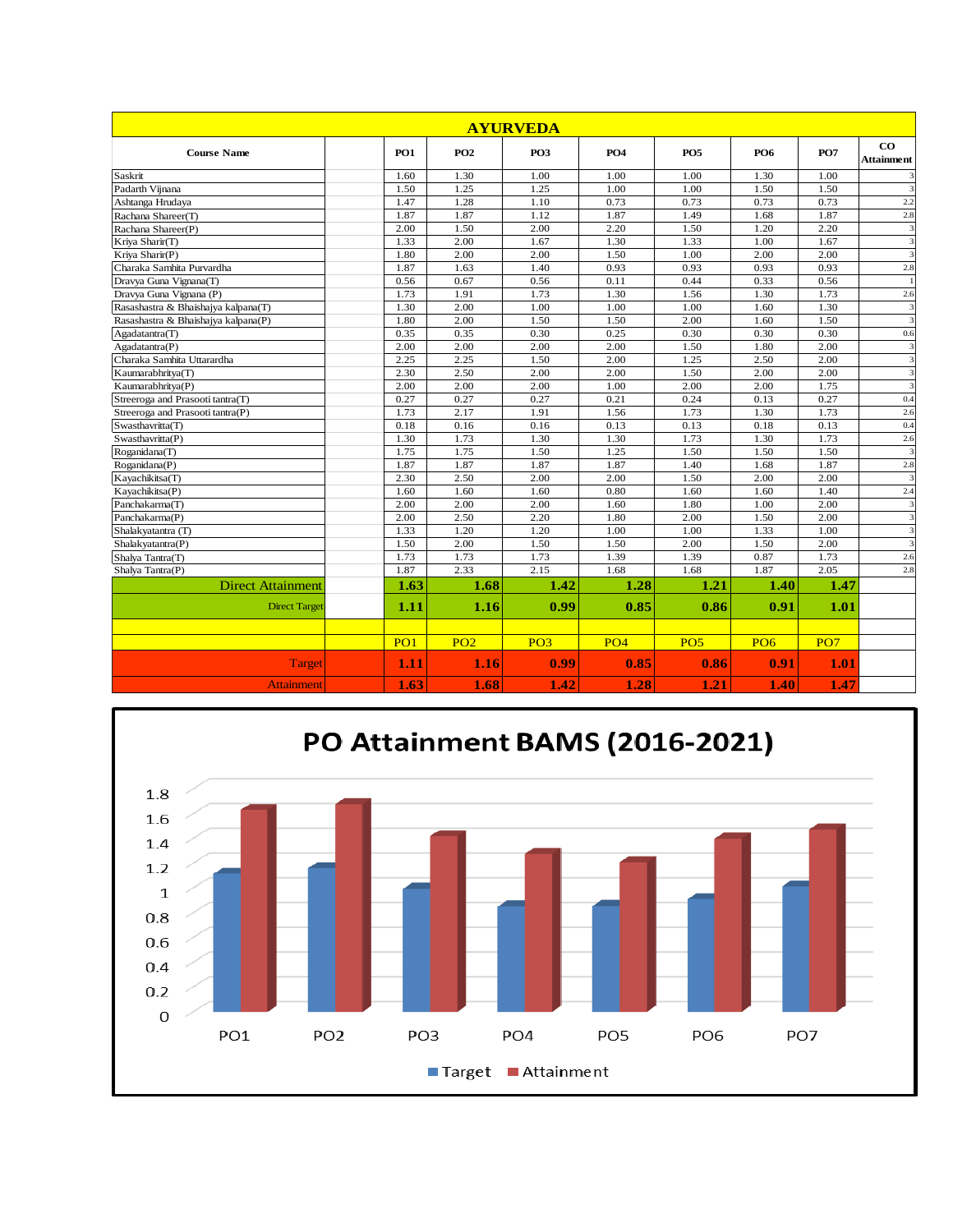|                                                                             |                |            |            |                 |                 |            | <b>PHARMACY-Belgaum</b> |          |                 |                 |             |             |                     |                      |                        |
|-----------------------------------------------------------------------------|----------------|------------|------------|-----------------|-----------------|------------|-------------------------|----------|-----------------|-----------------|-------------|-------------|---------------------|----------------------|------------------------|
| <b>Course Name</b>                                                          | Course<br>Code | <b>PO1</b> | <b>PO2</b> | PO <sub>3</sub> | PO <sub>4</sub> | <b>PO5</b> | PO <sub>6</sub>         | PO7      | PO <sub>8</sub> | PO <sub>9</sub> | <b>PO10</b> | <b>PO11</b> | <b>Target</b><br>IA | Column<br><b>1FE</b> | Final<br><b>Target</b> |
| <b>HUMAN</b><br><b>ANATOMY</b><br><b>AND</b><br>PHYSIOLOGY-I                | <b>BP101T</b>  | 0.47       | 0.00       | 0.00            | 0.00            | 0.00       | 0.00                    | 0.00     | 0.47            | 0.47            | 0.00        | 0.93        | 3                   | 1                    | 1.4                    |
| PHARMACEUTI<br><b>CAL</b><br>ANALYSIS-I                                     | <b>BP102T</b>  | 0.93       | 0.93       | 0.93            | 0.47            | 0.00       | 0.00                    | 0.47     | 0.47            | 0.00            | 0.47        | 0.93        | 3                   | $\mathbf{1}$         | 1.4                    |
| PHARMACEUTI<br>$CS-I$                                                       | <b>BP103T</b>  | 0.93       | 0.47       | 0.47            | 0.47            | 0.00       | 0.47                    | 0.47     | 0.47            | 0.47            | 0.00        | 0.93        | 3                   | 1                    | 1.4                    |
| <b>PHARMACEUTI</b><br>CAL<br><b>INORGANIC</b><br><b>CHEMISTRY</b>           | <b>BP104T</b>  | 0.93       | 0.47       | 0.93            | 0.47            | 0.00       | 0.47                    | 0.47     | 0.47            | 0.93            | 0.47        | 0.93        | 3                   | 1                    | 1.4                    |
| <b>HUMAN</b><br><b>ANATOMY</b><br><b>AND</b><br>PHYSIOLOGY-I                | <b>BP107P</b>  | 0.47       | 0.47       | 0.47            | 0.47            | 0.00       | 0.00                    | 0.00     | 0.47            | 0.47            | 0.00        | 0.47        | 3                   | 1                    | 1.4                    |
| PHARMACEUTI<br>CAL<br>ANALYSIS-I                                            | <b>BP108P</b>  | 0.93       | 0.93       | 0.93            | 0.93            | 0.47       | 0.00                    | 0.47     | 0.47            | 0.00            | 0.47        | 0.47        | 3                   | $\mathbf{1}$         | 1.4                    |
| PHARMACEUTI<br>$CS-I$                                                       | <b>BP109P</b>  | 0.93       | 0.47       | 0.93            | 0.93            | 0.00       | 0.00                    | 0.47     | 0.00            | 0.00            | 0.00        | 0.47        | 3                   | $\mathbf{1}$         | 1.4                    |
| PHARMACEUTI<br>CAL<br><b>INORGANIC</b><br><b>CHEMISTRY</b>                  | <b>BP110P</b>  | 0.93       | 0.00       | 0.47            | 0.47            | 0.47       | 0.47                    | 0.93     | 0.93            | 0.93            | 0.47        | 0.93        | 3                   | $\mathbf{1}$         | 1.4                    |
| <b>HUMAN</b><br><b>ANATOMY</b><br><b>AND</b><br>PHYSIOLOGY-<br>$\mathbf{I}$ | <b>BP201T</b>  | 0.47       | 0.00       | 0.00            | 0.00            | 0.00       | 0.00                    | 0.00     | 0.47            | 0.47            | 0.00        | 0.93        | 3                   | $\mathbf{1}$         | 1.4                    |
| PHARMACEUTI<br>CAL ORGANIC<br>CHEMISTRY-I                                   | <b>BP202T</b>  | 0.93       | 0.47       | 0.93            | 0.47            | 0.00       | 0.00                    | 0.00     | 0.93            | 0.00            | 0.47        | 0.93        | 3                   | $\mathbf{1}$         | 1.4                    |
| <b>BIOCHEMISTR</b><br>Y                                                     | <b>BP203T</b>  | 0.93       | 0.00       | 0.47            | 0.47            | $0.00\,$   | 0.47                    | $0.00\,$ | 0.47            | 0.47            | $0.00\,$    | 0.93        | 3                   |                      | 1.4                    |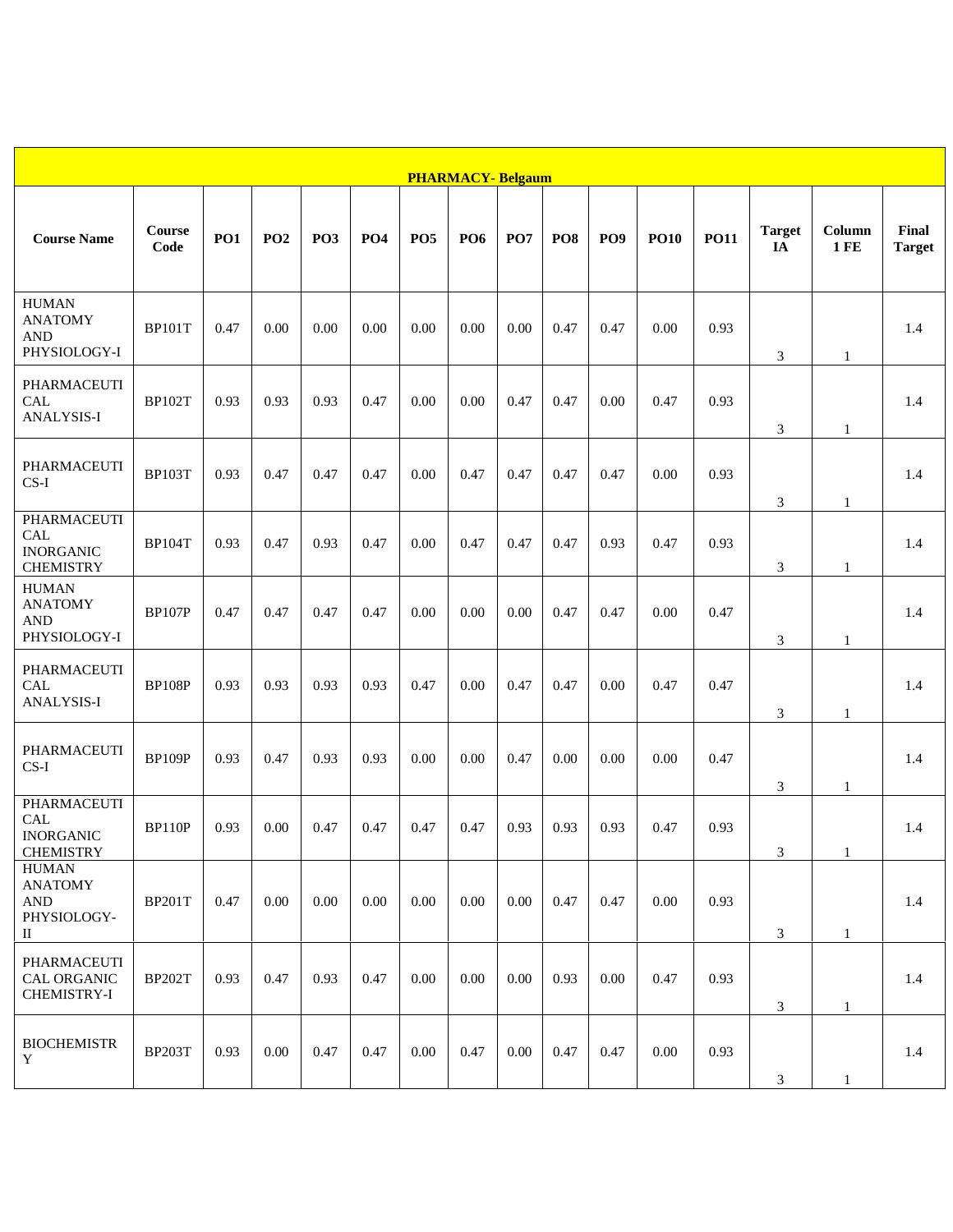| PATHOPHYSIO<br><b>LOGY</b>                                       | <b>BP204T</b> | 0.93 | 0.00 | 0.93 | 0.47 | 0.00 | 0.47 | 0.00 | 0.47 | 0.47 | 0.47     | 0.93 | $\mathfrak{Z}$              | 1            | 1.4 |
|------------------------------------------------------------------|---------------|------|------|------|------|------|------|------|------|------|----------|------|-----------------------------|--------------|-----|
| <b>HUMAN</b><br><b>ANATOMY</b><br><b>AND</b><br>PHYSIOLOGY-<br>П | <b>BP207P</b> | 0.47 | 0.47 | 0.47 | 0.47 | 0.00 | 0.00 | 0.00 | 0.47 | 0.47 | 0.00     | 0.47 | 3                           | 1            | 1.4 |
| <b>PHARMACEUTI</b><br>CAL ORGANIC<br>CHEMISTRY-I                 | <b>BP208P</b> | 0.47 | 0.93 | 0.93 | 0.93 | 0.47 | 0.47 | 0.47 | 0.47 | 0.00 | 0.93     | 0.93 | $\mathfrak{Z}$              | $\mathbf{1}$ | 1.4 |
| <b>BIOCHEMISTR</b><br>Y                                          | <b>BP209P</b> | 0.47 | 0.47 | 0.93 | 0.00 | 0.00 | 0.47 | 0.00 | 0.47 | 0.47 | 0.00     | 0.47 | $\ensuremath{\mathfrak{Z}}$ | 1            | 1.4 |
| <b>PHARMACEUTI</b><br><b>CAL ORGANIC</b><br>CHEMISTRY-II         | <b>BP301T</b> | 0.93 | 0.47 | 0.93 | 0.47 | 0.00 | 0.00 | 0.00 | 0.47 | 0.00 | 0.47     | 0.93 | 3                           | 1            | 1.4 |
| PHYSICAL<br>PHARMACEUTI<br>$CS-I$                                | <b>BP302T</b> | 0.47 | 0.47 | 0.47 | 0.47 | 0.00 | 0.47 | 0.47 | 0.00 | 0.00 | 0.00     | 0.93 | $\ensuremath{\mathfrak{Z}}$ | $\mathbf{1}$ | 1.4 |
| PHARMACEUTI<br>CAL<br><b>MICROBIOLOG</b><br>Y                    | <b>BP303T</b> | 0.93 | 0.47 | 0.47 | 0.93 | 0.00 | 0.00 | 0.47 | 0.47 | 0.47 | 0.47     | 0.47 | 3                           | 1            | 1.4 |
| PHARMACEUTI<br>CAL<br><b>ENGINEERING</b>                         | <b>BP304T</b> | 0.93 | 0.93 | 0.93 | 0.93 | 0.00 | 0.47 | 0.93 | 0.93 | 0.00 | 0.47     | 0.93 | 3                           | $\mathbf{1}$ | 1.4 |
| <b>PHARMACEUTI</b><br><b>CAL ORGANIC</b><br><b>CHEMISTRY-II</b>  | <b>BP305P</b> | 0.93 | 0.47 | 0.93 | 0.93 | 0.47 | 0.47 | 0.47 | 0.47 | 0.00 | 0.93     | 0.93 | 3                           | $\mathbf{1}$ | 1.4 |
| <b>PHYSICAL</b><br>PHARMACEUTI<br>$CS-I$                         | BP306P        | 0.93 | 0.93 | 0.93 | 0.41 | 0.41 | 0.00 | 0.47 | 0.47 | 0.00 | $0.00\,$ | 0.93 | 3                           | $\mathbf{1}$ | 1.4 |
| PHARMACEUTI<br>CAL<br><b>MICROBIOLOG</b><br>Y                    | <b>BP307P</b> | 0.47 | 0.47 | 0.93 | 0.93 | 0.00 | 0.00 | 0.00 | 0.47 | 0.47 | 0.47     | 0.47 | 3                           | 1            | 1.4 |
| PHARMACEUTI<br>CAL<br><b>ENGINEERING</b>                         | <b>BP308P</b> | 1.40 | 0.93 | 1.40 | 0.00 | 0.00 | 0.00 | 0.47 | 0.47 | 0.00 | 0.47     | 0.93 | 3                           | $\mathbf{1}$ | 1.4 |
| PHARMACEUTI<br>CAL ORGANIC<br>CHEMISTRY-III                      | <b>BP401T</b> | 1.40 | 0.93 | 0.93 | 0.93 | 0.00 | 0.93 | 0.93 | 0.47 | 0.93 | 0.93     | 0.93 | $\mathfrak{Z}$              | $\mathbf{1}$ | 1.4 |
| <b>MEDICINAL</b><br>CHEMISTRY-I                                  | <b>BP402T</b> | 1.40 | 0.47 | 0.47 | 0.47 | 0.00 | 0.47 | 0.47 | 0.00 | 0.00 | 0.47     | 0.93 | 3                           | 1            | 1.4 |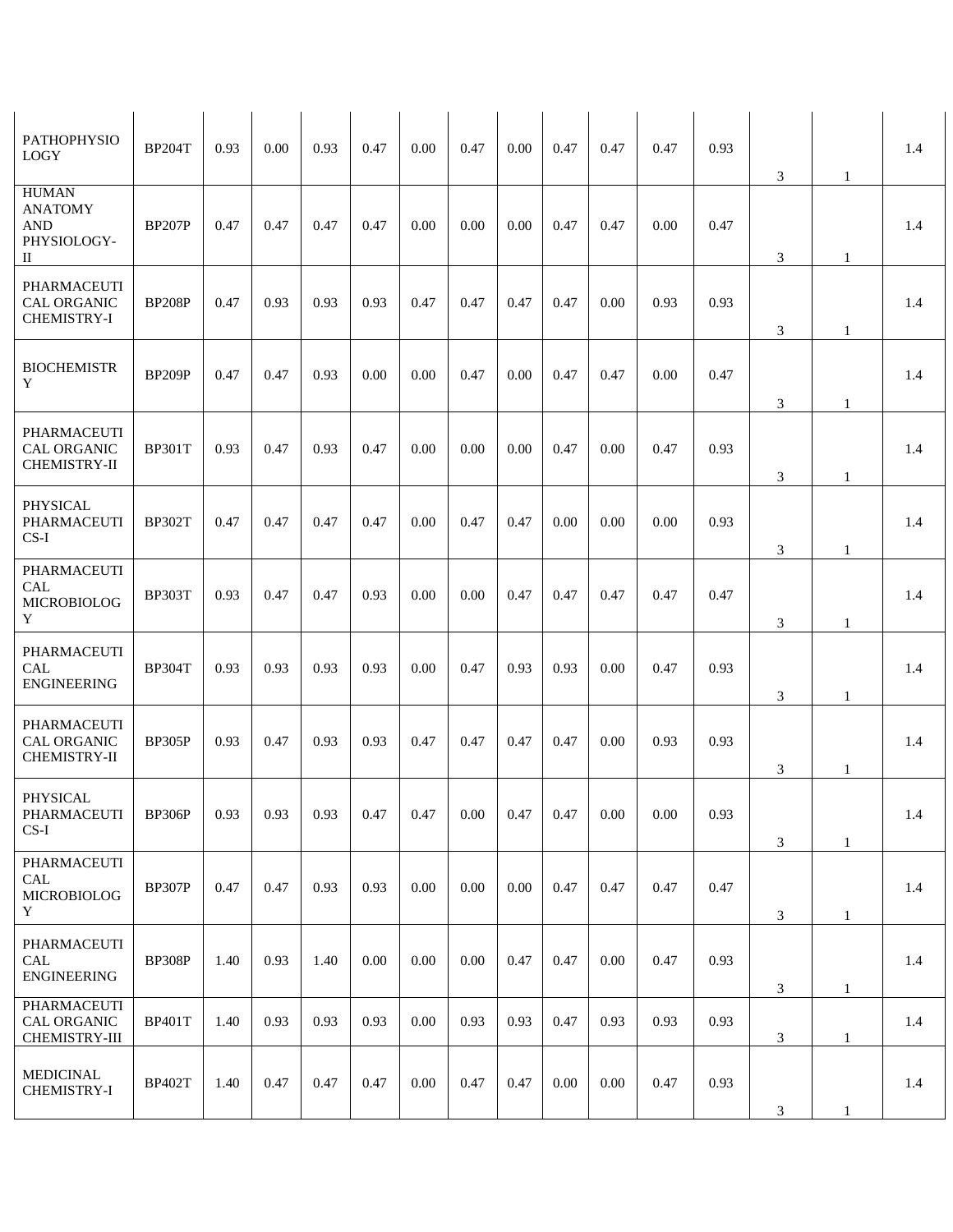| PHYSICAL<br>PHARMACEUTI<br>$CS-II$                          | <b>BP403T</b> | 0.47 | 0.47 | 0.47 | 0.47 | 0.00 | 0.00 | 0.47 | 0.47 | 0.00 | 0.00 | 0.93 | $\mathfrak{Z}$                   | 1                 | 1.4 |
|-------------------------------------------------------------|---------------|------|------|------|------|------|------|------|------|------|------|------|----------------------------------|-------------------|-----|
| PHARMACOLO<br>GY-I                                          | <b>BP404T</b> | 0.47 | 0.00 | 0.47 | 0.47 | 0.47 | 0.47 | 0.93 | 0.47 | 0.47 | 0.00 | 0.93 | 3                                | 1                 | 1.4 |
| PHARMACOGN<br><b>OSY AND</b><br><b>PHYTOCHEMIS</b><br>TRY-I | <b>BP405T</b> | 0.93 | 0.00 | 0.47 | 0.93 | 0.00 | 0.00 | 0.00 | 0.00 | 0.93 | 0.47 | 0.93 | $\ensuremath{\mathfrak{Z}}$      | 1                 | 1.4 |
| <b>MEDICINAL</b><br><b>CHEMISTRY-I</b>                      | <b>BP406P</b> | 0.93 | 0.47 | 0.93 | 0.93 | 0.47 | 0.47 | 0.47 | 0.47 | 0.00 | 0.93 | 0.93 | 3                                | 1                 | 1.4 |
| PHYSICAL<br>PHARMACEUTI<br>$CS-II$                          | <b>BP407P</b> | 0.47 | 0.47 | 0.47 | 0.93 | 0.47 | 0.00 | 0.47 | 0.47 | 0.00 | 0.00 | 0.93 | 3                                | 1                 | 1.4 |
| PHARMACOLO<br>GY-I                                          | <b>BP408P</b> | 0.93 | 0.00 | 0.47 | 0.00 | 0.47 | 0.47 | 0.47 | 0.47 | 0.47 | 0.00 | 0.47 |                                  |                   | 1.4 |
| PHARMACOGN<br><b>OSY AND</b><br><b>PHYTOCHEMIS</b><br>TRY-I | <b>BP409P</b> | 0.93 | 0.93 | 0.93 | 0.47 | 0.47 | 0.00 | 0.00 | 0.47 | 0.00 | 0.00 | 0.93 | $\ensuremath{\mathfrak{Z}}$<br>3 | $\mathbf{1}$<br>1 | 1.4 |
| <b>MEDICINAL</b><br>CHEMISTRY-I                             | <b>BP501T</b> | 0.93 | 0.47 | 0.93 | 0.47 | 0.00 | 0.47 | 0.93 | 0.47 | 0.47 | 0.47 | 0.93 | 3                                | 1                 | 1.4 |
| <b>INDUSTRIAL</b><br>PHARMACY-I                             | <b>BP502T</b> | 1.40 | 0.93 | 0.93 | 0.93 | 0.93 | 0.93 | 0.93 | 0.93 | 0.93 | 0.47 | 0.93 | 3                                | 1                 | 1.4 |
| PHARMACOLO<br>$\rm GY\text{-}II$                            | <b>BP503T</b> | 0.93 | 0.47 | 0.47 | 0.00 | 0.47 | 0.47 | 0.47 | 0.47 | 0.47 | 0.47 | 0.47 | 3                                | 1                 | 1.4 |
| PHARMACOGN<br><b>OSY AND</b><br>PHYTOCHEMIS<br>TRY-II       | <b>BP504T</b> | 0.93 | 0.47 | 0.47 | 0.93 | 0.00 | 0.00 | 0.47 | 0.47 | 0.00 | 0.00 | 0.93 | 3                                | $\mathbf{1}$      | 1.4 |
| PHARMACEUTI<br>CAL<br><b>JURISPRUDEN</b><br>CE              | <b>BP505T</b> | 0.93 | 0.47 | 0.00 | 0.00 | 0.93 | 0.47 | 0.93 | 0.47 | 0.47 | 0.00 | 0.93 | 3                                | $\mathbf{1}$      | 1.4 |
| <b>INDUSTRIAL</b><br>PHARMACY-I                             | <b>BP506P</b> | 1.40 | 0.93 | 0.93 | 0.93 | 0.93 | 0.93 | 0.93 | 0.93 | 0.93 | 0.93 | 0.93 | 3                                | 1                 | 1.4 |
| PHARMACOLO<br>$GY-II$                                       | <b>BP507P</b> | 0.93 | 0.93 | 0.93 | 0.93 | 0.47 | 0.47 | 0.47 | 0.93 | 0.00 | 0.47 | 0.47 | 3                                | $\mathbf{1}$      | 1.4 |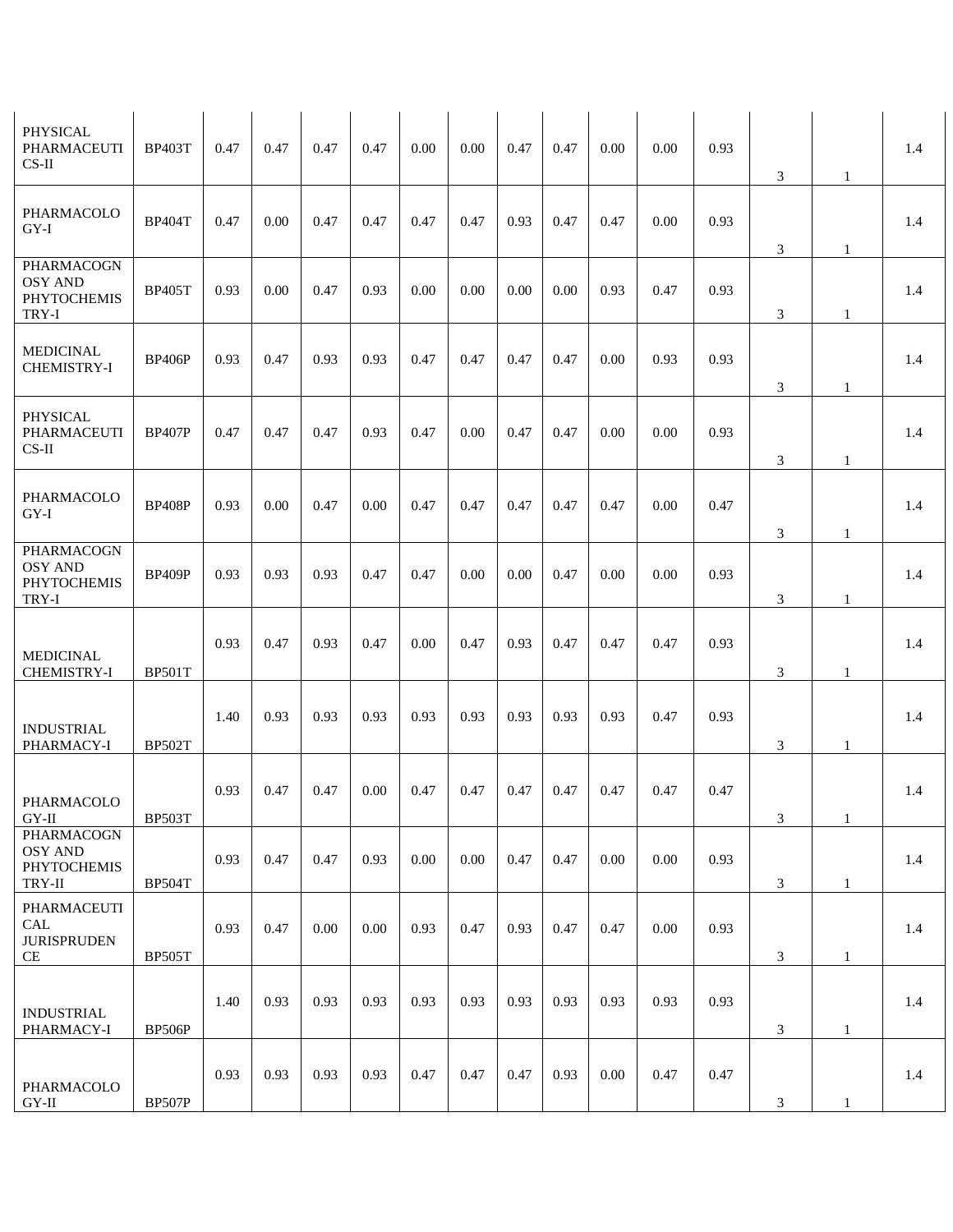| PHARMACOGN<br><b>OSY AND</b><br><b>PHYTOCHEMIS</b><br>TRY-II | <b>BP508P</b> | 0.93 | 0.93 | 0.93 | 0.47 | 0.47     | 0.00 | 0.00 | 0.47 | 0.00 | 0.00     | 0.93 | 3              | 1            | 1.4 |
|--------------------------------------------------------------|---------------|------|------|------|------|----------|------|------|------|------|----------|------|----------------|--------------|-----|
|                                                              |               | 0.93 | 0.93 | 0.93 | 0.47 | 0.47     | 0.47 | 0.93 | 0.93 | 0.47 | 0.93     | 1.40 |                |              | 1.4 |
| MC-III                                                       | <b>BP601T</b> |      |      |      |      |          |      |      |      |      |          |      | 3              | $\mathbf{1}$ |     |
| PHARMACOLO<br>$GY-III$                                       | <b>BP602T</b> | 0.93 | 0.93 | 1.09 | 0.77 | 0.93     | 0.93 | 0.93 | 0.93 | 1.24 | 1.09     | 1.40 | $\mathfrak{Z}$ | $\mathbf{1}$ | 1.4 |
| <b>HERBAL DRUG</b><br><b>TECHNOLOGY</b>                      | <b>BP603T</b> | 0.93 | 0.47 | 0.47 | 0.93 | 0.00     | 0.00 | 0.47 | 0.47 | 0.00 | 0.00     | 0.93 | 3              | 1            | 1.4 |
| <b>BIOPHARMACE</b><br><b>UTICS</b>                           | <b>BP604T</b> | 0.93 | 0.93 | 1.40 | 0.93 | 0.93     | 0.93 | 0.93 | 0.93 | 0.93 | 0.00     | 0.93 | 3              | $\mathbf{1}$ | 1.4 |
| <b>BIOTECHNOLO</b><br>GY                                     | <b>BP605T</b> | 0.93 | 0.00 | 0.47 | 0.93 | 0.00     | 0.47 | 0.00 | 0.93 | 0.47 | 0.47     | 0.93 | 3              | 1            | 1.4 |
| <b>QUALITY</b><br><b>ASSURANCE</b>                           | <b>BP606T</b> | 0.93 | 1.40 | 1.40 | 0.93 | 0.93     | 0.93 | 0.93 | 0.93 | 0.93 | 0.00     | 0.93 | 3              | 1            | 1.4 |
| MC-III                                                       | <b>BP607P</b> | 1.40 | 0.93 | 0.93 | 1.40 | 0.00     | 0.00 | 1.40 | 0.47 | 0.00 | 1.40     | 1.40 | 3              | $\mathbf{1}$ | 1.4 |
| PHARMACOLO<br>GY-III                                         | <b>BP608P</b> | 0.93 | 0.93 | 0.93 | 0.93 | 0.93     | 0.93 | 0.93 | 0.93 | 0.93 | 0.93     | 0.93 | $\mathfrak{Z}$ | $\mathbf{1}$ | 1.4 |
| <b>HERBAL DRUG</b><br><b>TECHNOLOGY</b>                      | BP609P        | 0.93 | 0.93 | 0.93 | 0.47 | 0.47     | 0.00 | 0.00 | 0.47 | 0.00 | $0.00\,$ | 0.93 | $\mathfrak{Z}$ | $\mathbf{1}$ | 1.4 |
| <b>IMSTRUMENT</b><br>AL METHOD<br>OF ANALYSIS                | <b>BP701T</b> | 0.93 | 0.93 | 0.93 | 0.93 | 0.00     | 0.00 | 0.00 | 0.93 | 0.00 | 0.00     | 1.40 | 3              | $\mathbf{1}$ | 1.4 |
| <b>INDUSTRIAL</b><br>PHARMACY-II                             | <b>BP702T</b> | 0.93 | 0.93 | 0.93 | 0.47 | 0.47     | 0.47 | 0.47 | 0.47 | 0.47 | 0.00     | 0.93 | 3              | $\mathbf{1}$ | 1.4 |
| <b>PHARMACY</b><br><b>PRACTICE</b>                           | <b>BP703T</b> | 0.93 | 0.93 | 0.93 | 0.47 | $0.00\,$ | 0.47 | 0.47 | 0.93 | 0.47 | 0.00     | 0.93 | 3              | $\mathbf{1}$ | 1.4 |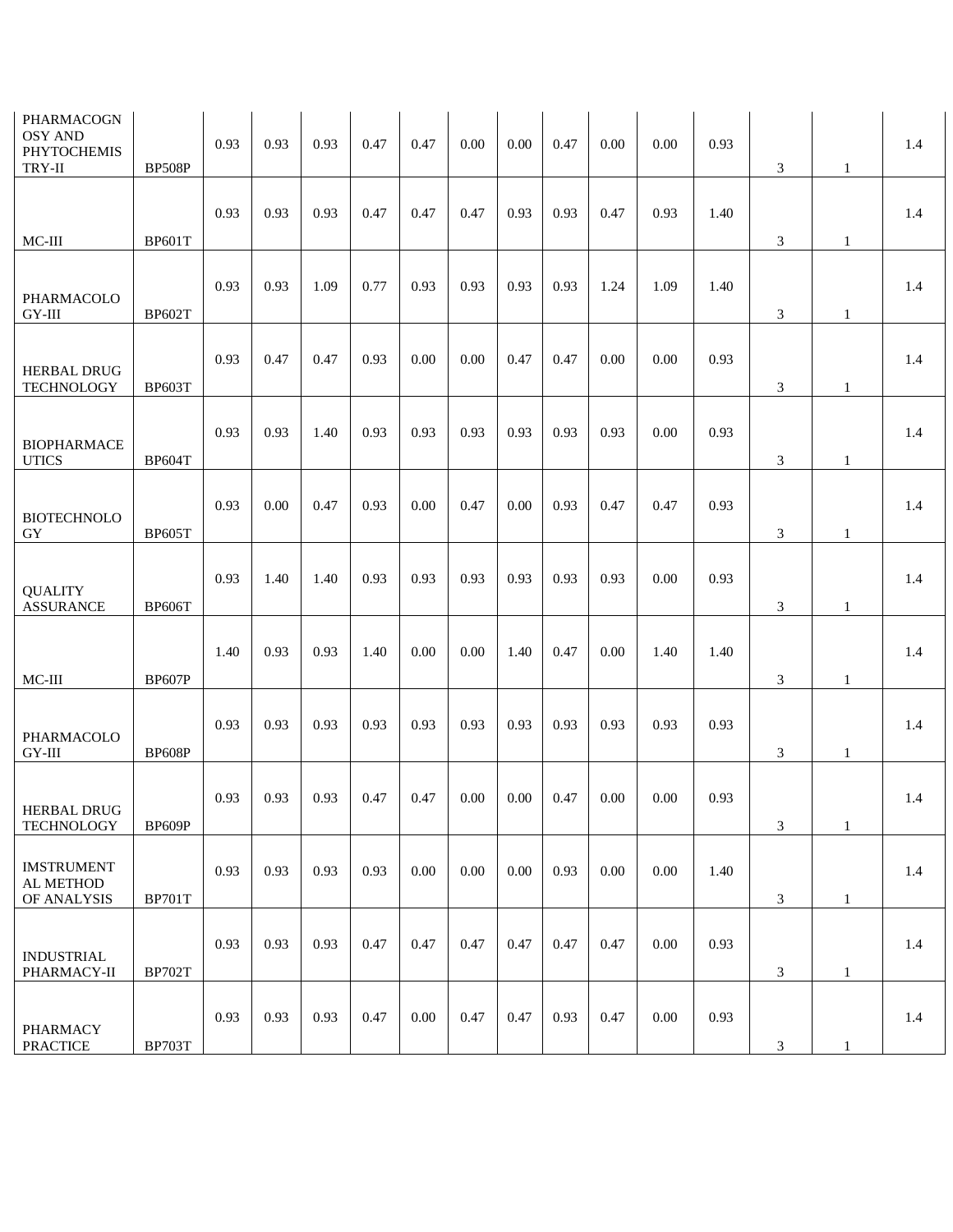|                                                                                                |                              | 0.93 | 0.93           | 0.93 | 0.93 | 0.47           | 0.47 | 0.93     | 0.47 | 0.00 | 0.47     | 0.93 |                |              | 1.4 |
|------------------------------------------------------------------------------------------------|------------------------------|------|----------------|------|------|----------------|------|----------|------|------|----------|------|----------------|--------------|-----|
| <b>NDDS</b>                                                                                    | <b>BP704T</b>                |      |                |      |      |                |      |          |      |      |          |      | 3              | 1            |     |
| <b>IMSTRUMENT</b><br>AL METHOD<br>OF ANALYSIS                                                  | <b>BP701P</b>                | 0.93 | 0.93           | 1.40 | 0.93 | 0.93           | 0.93 | 0.47     | 0.93 | 0.00 | 0.47     | 0.93 | 3              | 1            | 1.4 |
| <b>BIOSTATISTICS</b><br>$\mathbf{AND}$<br><b>RESEARCH</b><br><b>METHODS</b>                    | <b>BP801T</b>                | 0.93 | 0.93           | 0.93 | 0.93 | 0.93           | 0.93 | 0.93     | 0.93 | 0.00 | 0.00     | 0.93 | 3              | 1            | 1.4 |
| <b>SOCIAL AND</b><br><b>PREVENTIVE</b><br><b>PHARMACY</b>                                      | <b>BP802T</b>                | 0.93 | 0.93           | 0.93 | 0.00 | 0.93           | 0.93 | 0.93     | 0.93 | 0.93 | 0.47     | 0.93 | 3              | 1            | 1.4 |
| <b>MARKETING</b><br><b>AND</b><br>MANAGEMENT                                                   | <b>BP803E</b><br>T           | 0.93 | 0.93           | 0.93 | 0.47 | 0.93           | 0.47 | 0.47     | 0.93 | 0.00 | 0.00     | 0.93 | 3              | 1            | 1.4 |
| <b>REGULATORY</b><br><b>SCIENCE</b>                                                            | <b>BP804E</b><br>T           | 0.93 | 1.40           | 0.00 | 0.00 | 0.93           | 0.93 | 0.93     | 0.93 | 0.93 | 0.00     | 0.93 | 3              | 1            | 1.4 |
| PHARMACOVI<br><b>GILANCE</b>                                                                   | <b>BP805E</b><br>T           | 0.93 | 0.47           | 0.47 | 0.00 | 0.00           | 0.47 | 0.00     | 0.47 | 0.93 | 0.47     | 0.93 | 3              | $\mathbf{1}$ | 1.4 |
| <b>QUALITY</b><br><b>CONTROL AND</b><br><b>STANDARDIZA</b><br><b>TION OF</b><br><b>HERBALS</b> | <b>BP806E</b><br>T           | 0.93 | 0.93           | 0.47 | 0.47 | 0.00           | 0.47 | 0.00     | 0.47 | 0.47 | 0.47     | 0.93 | 3              | 1            | 1.4 |
| CADD                                                                                           | <b>BP807E</b><br>T           | 0.93 | 0.00           | 0.00 | 1.40 | 0.47           | 0.47 | 0.00     | 0.47 | 0.00 | 0.47     | 0.93 | 3              | $\mathbf{1}$ | 1.4 |
| <b>CELL AND</b><br><b>MOLECULAR</b><br><b>BIOLOGY</b>                                          | <b>BP808E</b><br>$\mathbf T$ | 0.93 | $0.00^{\circ}$ | 0.47 | 0.47 | $0.00^{\circ}$ | 0.47 | 1.40     | 0.47 | 0.93 | 0.47     | 0.93 | $\mathfrak{Z}$ | $\mathbf{1}$ | 1.4 |
| <b>COSMETIC</b><br><b>SCIENCE</b>                                                              | <b>BP809E</b><br>$\mathbf T$ | 1.40 | 1.40           | 1.17 | 1.40 | 0.93           | 0.93 | 1.40     | 1.40 | 0.93 | 0.93     | 1.40 | $\mathfrak{Z}$ | $\mathbf{1}$ | 1.4 |
| <b>EXPERIMENTA</b><br>L<br>PHARMACOLO<br>GY                                                    | <b>BP810E</b><br>T           | 1.40 | 1.40           | 1.40 | 1.40 | 1.40           | 1.40 | 1.40     | 1.40 | 1.40 | 1.40     | 1.40 | 3              | $\mathbf{1}$ | 1.4 |
| <b>ADVANCED</b><br><b>INSTRUMENTA</b><br><b>TION</b><br><b>TECHNIQUES</b>                      | <b>BP811E</b><br>T           | 1.40 | 0.93           | 0.93 | 1.40 | 0.00           | 0.00 | $0.00\,$ | 0.47 | 0.00 | $0.00\,$ | 0.93 | $\mathfrak{Z}$ | $\mathbf{1}$ | 1.4 |
| <b>DIETARY</b><br><b>SUPPLYMENTS</b><br>$\mathbf{AND}$                                         | <b>BP812E</b><br>T           | 0.93 | 0.47           | 0.47 | 0.93 | 0.47           | 0.47 | 0.93     | 0.47 | 0.47 | 0.93     | 0.93 | 3              | 1            | 1.4 |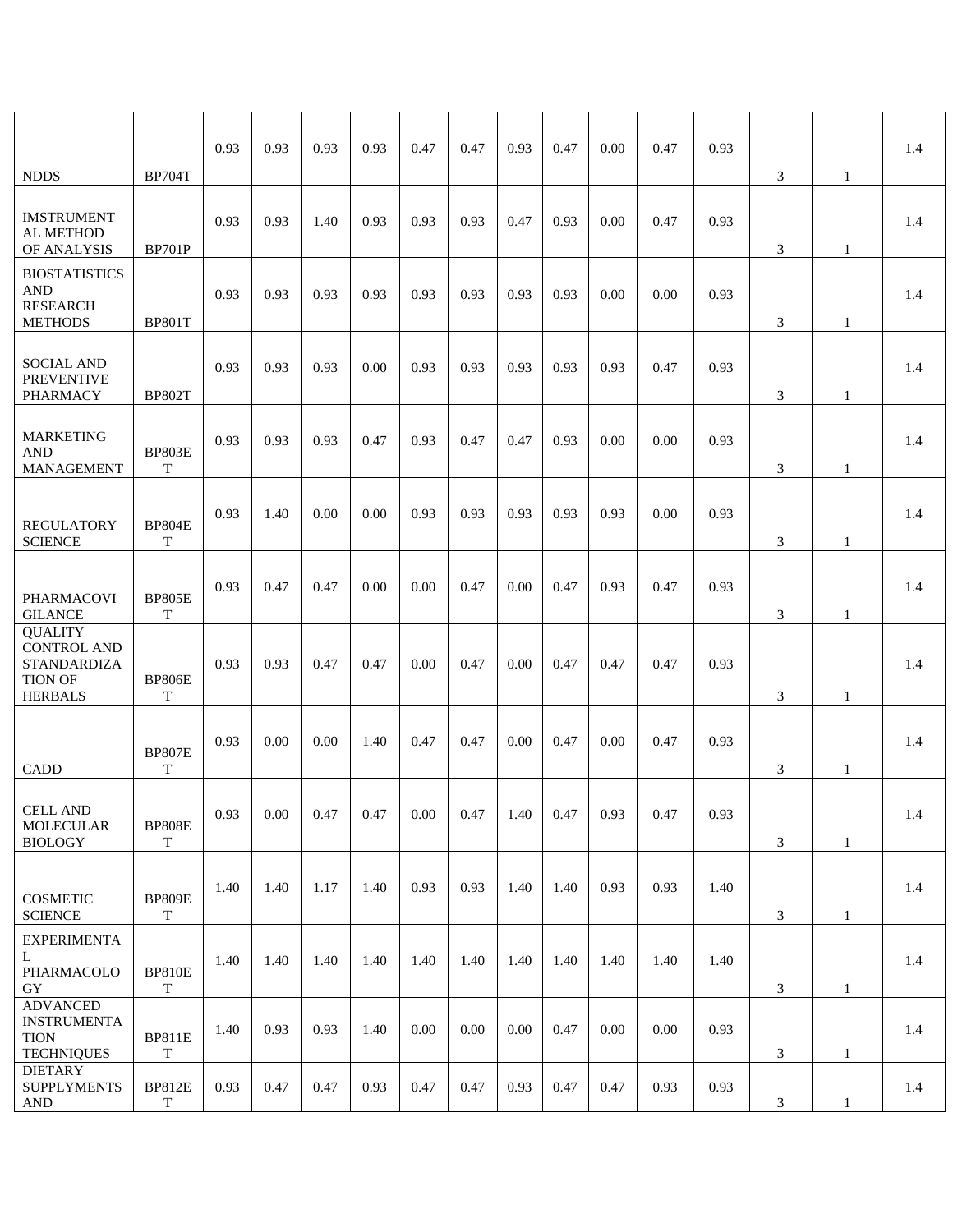| <b>NWUTRACEUT</b><br><b>ICALS</b>                      |               |      |      |      |      |      |      |      |      |      |      |      |  |     |
|--------------------------------------------------------|---------------|------|------|------|------|------|------|------|------|------|------|------|--|-----|
| PHARMACEUTI<br><b>CAL PRODUCT</b><br><b>DEVELOPMEN</b> | <b>BP813E</b> | 0.93 | 0.93 | 0.93 | 1.40 | 0.93 | 0.47 | 0.00 | 0.47 | 0.93 | 0.93 | 0.93 |  | 1.4 |
| <b>CO-PO TARGET</b>                                    |               | 0.08 | 0.90 | 0.94 | 0.90 | 0.83 | 0.78 | 0.82 | 0.76 | 0.88 | 0.83 | 1.06 |  |     |

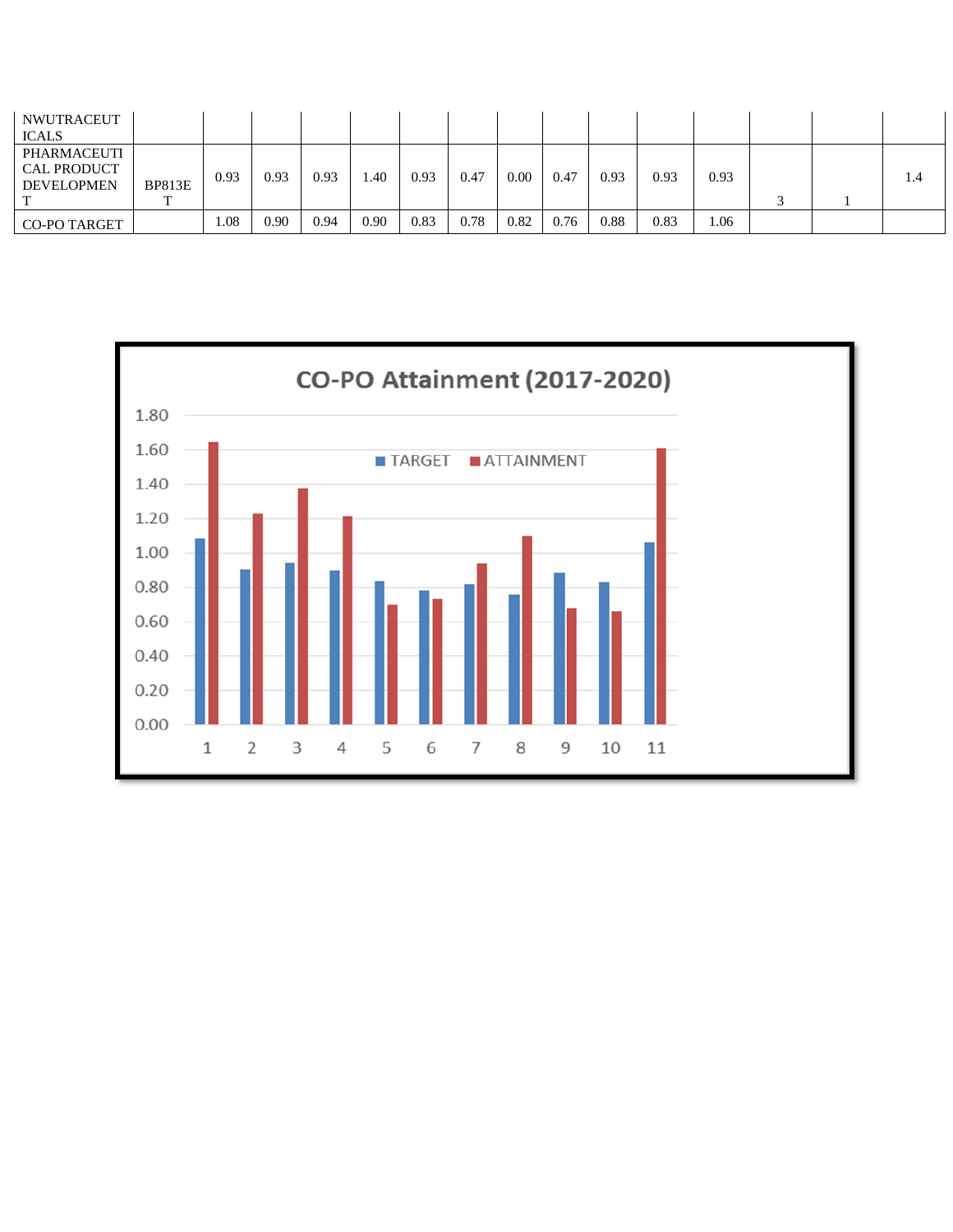|                 |                |         | Ή              | <b>ARMACY</b>       | <b>-Bangalore</b> |         |                |              |       |          |          |
|-----------------|----------------|---------|----------------|---------------------|-------------------|---------|----------------|--------------|-------|----------|----------|
| PO <sub>s</sub> | P <sub>0</sub> | $P_{1}$ | P <sub>0</sub> | $P_4$               | P0 <sub>5</sub>   | $P_{0}$ | P <sub>1</sub> | $P_{\theta}$ | $P_0$ | $P_{10}$ | $P_{11}$ |
| Target          | חה מ<br>4.1    | 2.05    | 1.97           | 2.08                | 1.72              | 1.6     | 1.64           | 1.67         | 1.81  | ι.J      | 1.91     |
| Attained        | 2.78           | 2.03    | 1.93           | Λ.<br>$L_{\bullet}$ | 1.75              | 1.65    | 1.66           | 1.66         | 1.84  | 1.47     | 1.95     |

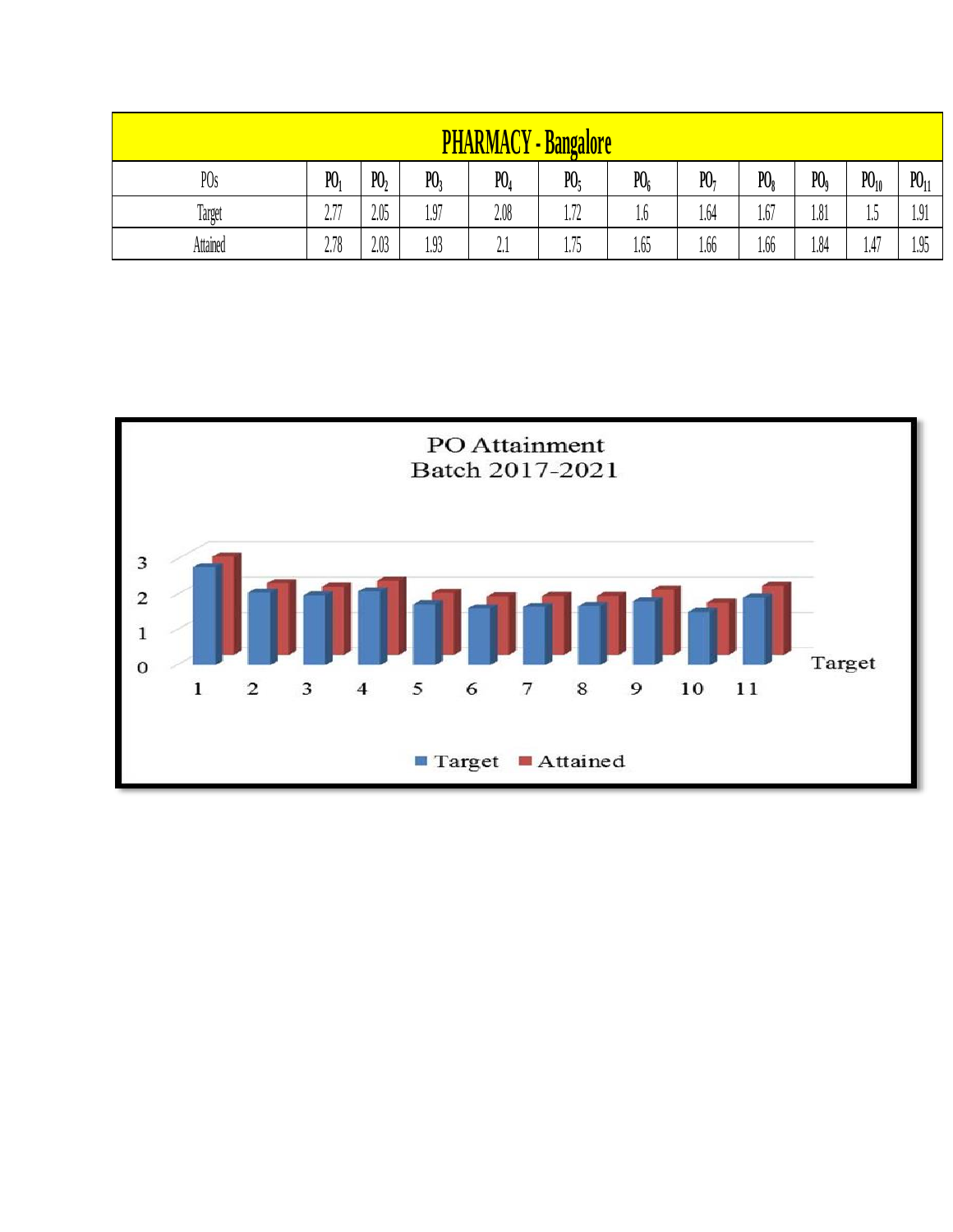|                       |                       |                  |             | $\overline{COP}$ | <b>HUBLI</b>    |                  |      |            |      |             |             |
|-----------------------|-----------------------|------------------|-------------|------------------|-----------------|------------------|------|------------|------|-------------|-------------|
|                       | <b>PO1</b>            | P <sub>0</sub> 2 | P03         | P <sub>04</sub>  | P <sub>05</sub> | P <sub>06</sub>  | P07  | <b>PO8</b> | PO9  | <b>PO10</b> | <b>PO11</b> |
| <b>OBE</b> Attainment | 2.18                  | 1.96             | 2.06        | 2.18             | 1.91            | າ າາ<br>ل کے ویک | 2.16 | 2.246      | 1.85 | 1.94        | 1.76        |
| Set Target            | 1 <sub>7</sub><br>4.1 | 2.04             | 212<br>4.14 | 2.24             | 2.02            | 2.07             | ⊷    | 2.04       | 2.03 | 2.19        | 1.89        |

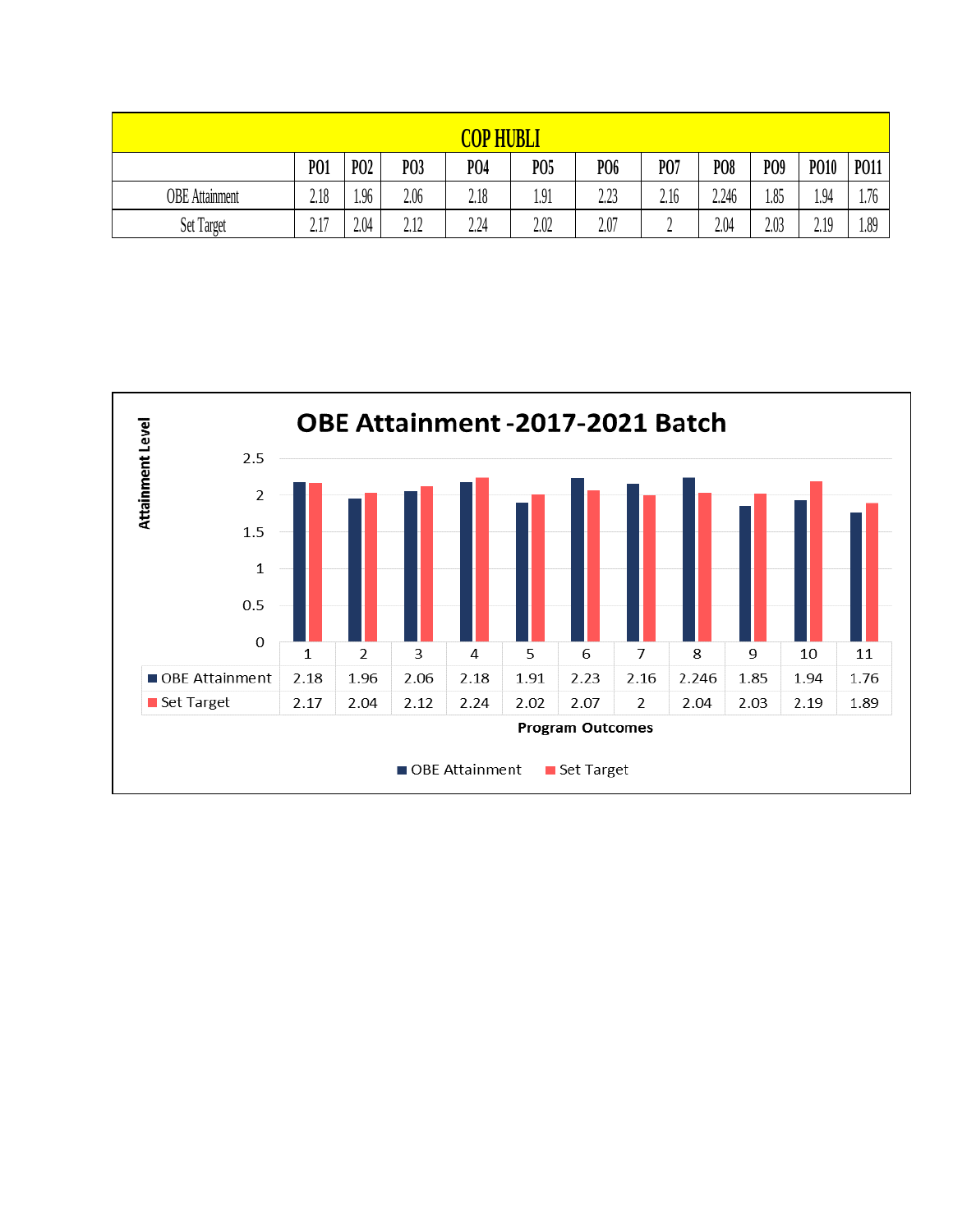|                            |                                         |                |                  | <b>PHYSIOTHERAPY</b> |                  |                  |                                  |                |                 |                 |                                                                                      |
|----------------------------|-----------------------------------------|----------------|------------------|----------------------|------------------|------------------|----------------------------------|----------------|-----------------|-----------------|--------------------------------------------------------------------------------------|
| <b>Course Name</b>         | Course<br>Code                          | <b>PO1</b>     | <b>PO2</b>       | PO <sub>3</sub>      | PO <sub>4</sub>  | PO <sub>5</sub>  | <b>PO6</b>                       | <b>PO7</b>     | PO <sub>8</sub> | PO <sub>9</sub> | $\overline{\mathtt{\textbf{c}}\mathtt{\textbf{v}}}$<br><b>ATTAIN</b><br><b>MENT.</b> |
| Human Anatomy T            | PT 1101                                 | $\mathbf{1}$   | $\mathbf{0}$     | 0.333333333          | $\mathbf{O}$     | 0.333333333      | $\mathbf{0}$                     | $\theta$       | $\overline{0}$  | 0.6666667       | 1                                                                                    |
| Human Anatomy P            | PT 1101                                 | 3              | $\mathbf{0}$     | $\mathbf{1}$         | $\mathbf{O}$     | $\mathbf{1}$     | $\theta$                         | $\theta$       | $\overline{0}$  | $\overline{2}$  | $\ensuremath{\mathfrak{Z}}$                                                          |
| Human Physiology T         | PT 1102                                 | 3              | $\mathbf{0}$     | $\mathbf{1}$         | $\mathbf{O}$     | $\mathbf{1}$     | $\mathbf{0}$                     | $\theta$       | $\overline{0}$  | $\overline{c}$  | 3                                                                                    |
| Human Physiology P         | PT 1102                                 | 3              | $\Omega$         | $\mathbf{1}$         | $\mathbf{O}$     | $\mathbf{1}$     | $\theta$                         | $\theta$       | $\overline{0}$  | $\overline{2}$  | 3                                                                                    |
| Human Biochemistry         | PT 1103                                 | $0.6\,$        | $\boldsymbol{0}$ | 0.2                  | $\sigma$         | $\mathbf{0}$     | $\mathbf{0}$                     | $\mathbf{0}$   | $\mathbf 0$     | 0.4             | $0.6\,$                                                                              |
| Human Biomechanics T       | PT 1104                                 | 3              | 1.8              | 1                    | $\mathbf{0}$     | 2.6              | $\mathbf{0}$                     | $\theta$       | $\theta$        | $\overline{2}$  | 3                                                                                    |
| Human Biomechanics P       | PT 1104                                 | 3              | 1.8              | $\mathbf{1}$         | $\overline{0}$   | 2.6              | $\theta$                         | $\mathbf{0}$   | $\overline{0}$  | $\overline{c}$  | $\overline{3}$                                                                       |
| Psychology &Sociology      | PT 1105                                 | 1.4            | $\overline{0}$   | $\overline{0}$       | $\overline{0}$   | $\boldsymbol{0}$ | $\theta$                         | $\theta$       | $\overline{0}$  | 0.9333333       | 1.4                                                                                  |
| Electrotherapy T           | PT 1112                                 | 3              | $\overline{2}$   | $\overline{c}$       | $\mathbf{O}$     | $\overline{c}$   | $\theta$                         | $\Omega$       | $\overline{0}$  | $\overline{2}$  | 3                                                                                    |
| Electrotherapy P           | PT 1112                                 | 3              | 2                | $\overline{2}$       | $\mathbf{0}$     | $\overline{c}$   | $\theta$                         | $\overline{0}$ | $\overline{0}$  | 2               | 3                                                                                    |
| Exercisetherapy T          | PT 1111                                 | 3              | $\overline{2}$   | 1.3                  | $\boldsymbol{0}$ | 1.4              | $\mathbf 0$                      | $\mathbf{0}$   | $\overline{0}$  | $\sqrt{2}$      | $\ensuremath{\mathfrak{Z}}$                                                          |
| Exercisetherapy P          | PT 1111                                 | 3              | $\overline{c}$   | 1.3                  | $\boldsymbol{0}$ | 1.4              | $\mathbf{0}$                     | $\mathbf{0}$   | $\overline{0}$  | $\overline{c}$  | 3                                                                                    |
| Pathology & Microbiology T | PT1114                                  | 2.2            | 0.916666667      | 1.1                  | $\mathbf{0}$     | 0.733333333      | $\mathbf{0}$                     | $\theta$       | 1.1             | 1.4666667       | 2.2                                                                                  |
| Pathology & Microbiology P | PT 1114                                 | 3              | 1.25             | 1.5                  | $\mathbf{O}$     |                  | $\mathbf{0}$                     | $\theta$       | 1.5             | $\overline{c}$  | 3                                                                                    |
| Pharmacology               | PT 1115                                 | 2.2            | 0.733333333      | 0.733333333          | $\mathbf{O}$     | 0.733333333      | $\mathbf{0}$                     | $\Omega$       | $\Omega$        | 1.4666667       | 2.2                                                                                  |
| P & O                      | PT 1113                                 | 1.4            | 0.583333333      | 0.816666667          | 0.466666667      | 0.466666667      | $\mathbf{0}$                     | 0.46666667     | 0.4666667       | 0.9333333       | 1.4                                                                                  |
| Gen Med T                  | PT 1120                                 | 3              | 1.75             | 1.5                  | $\mathbf{1}$     | 1.75             | $\mathbf{1}$                     | $\mathbf{1}$   | $\mathbf{1}$    | $\overline{c}$  | 3                                                                                    |
| Gen Med P                  | PT 1120                                 | 3              | 1.75             | 1.5                  | $\,1\,$          | 1.75             | 1                                | $\mathbf{1}$   | $\,1\,$         | $\overline{c}$  | $\ensuremath{\mathfrak{Z}}$                                                          |
| Gen Surg T                 | PT 1121                                 | 3              | 1.75             | 1.5                  | $\mathbf{1}$     | 1.75             | 1                                | $\mathbf{1}$   | $\mathbf{1}$    | $\overline{c}$  | 3                                                                                    |
| Gen Surg P                 | PT 1121                                 | 3              | 1.75             | 1.5                  | $\,1\,$          | 1.75             | $\mathbf{1}$                     | $\mathbf{1}$   | $\,1\,$         | $\overline{c}$  | 3                                                                                    |
| PT Med Sur including OBG T | PT 1122                                 | 3              | $\overline{2}$   | 2.5                  | $\mathbf{1}$     | 1.8              | 1                                | $\mathbf{1}$   | $\mathbf{1}$    | 1.8             | 3                                                                                    |
| PT Med Sur including OBG P | PT 1122                                 | 3              | $\overline{c}$   | 2.5                  | $\,1\,$          | 1.8              | $\mathbf{1}$                     | $\mathbf{1}$   | $\,1\,$         | 1.8             | $\mathfrak{Z}$                                                                       |
| PT CVTS T                  | PT 1123                                 | 3              | $\overline{c}$   | $\overline{c}$       | $\,1\,$          | $\overline{2}$   | $\mathbf{1}$                     | $\mathbf{1}$   | $\mathbf{1}$    | $\overline{2}$  | 3                                                                                    |
| PT CVTS P                  | PT 1123                                 | 3              | $\overline{2}$   | $\overline{c}$       | $\mathbf{1}$     | $\overline{c}$   | $\mathbf{1}$                     | $\mathbf{1}$   | $\mathbf{1}$    | $\overline{2}$  | 3                                                                                    |
| Research                   | PT 1124                                 | 3              | 2                | 1.5                  | $\overline{c}$   | $\overline{c}$   | $\overline{c}$                   | $\mathbf{0}$   | $\mathbf{1}$    | 2               | 3                                                                                    |
| Comm Med                   | PT 1125                                 | 3              | 1.66             | 1.6                  | $\mathbf{1}$     | $\mathbf{1}$     | $\mathbf{1}$                     | $\mathbf{1}$   | $\mathbf{1}$    | $\overline{2}$  | 3                                                                                    |
| Cli Ortho T                | PT 1128                                 | 3              | 1.75             | 1.6                  | $\mathbf{1}$     | 1.25             | $\mathbf{1}$                     | $\mathbf{1}$   | $\mathbf{1}$    | $\overline{2}$  | 3                                                                                    |
| Cli Ortho P                | PT 1128                                 | 3              | 1.75             | 1.6                  | $\mathbf{1}$     | 1.25             | $\mathbf{1}$                     | $\mathbf{1}$   | $\mathbf{1}$    | $\overline{c}$  | $\ensuremath{\mathfrak{Z}}$                                                          |
| Neuromed-Neurosurg         | PT 1129                                 | 3              | 1.75             | 1.6                  | $\mathbf{1}$     | 1.25             | $\mathbf{1}$                     | $\mathbf{1}$   | $\mathbf{1}$    | $\mathfrak 2$   | 3                                                                                    |
| CBR T                      | PT 1130                                 | 3              | 1.85             | 2.22                 | 1.66             | 1.77             | 1.33                             | 1.83           | $\mathbf{1}$    | $\overline{c}$  | 3                                                                                    |
| <b>CBRP</b>                | PT 1130                                 | 3              | 1.85             | 2.22                 | 1.66             | 1.77             | 1.33                             | 1.83           | $\mathbf{1}$    | $\overline{c}$  | $\overline{\mathbf{3}}$                                                              |
| PT Ortho T                 | PT1131                                  | 3              | $\overline{c}$   | 2.16                 | $\mathbf{1}$     | 2.33             | 1.2                              | 1.25           | $\mathbf{1}$    | $\mathfrak 2$   | 3                                                                                    |
| PT Ortho P                 | PT1131                                  | 3              | $\overline{c}$   | 2.16                 | $\mathbf{1}$     | 2.33             | 1.2                              | 1.25           | $\mathbf{1}$    | $\overline{c}$  | 3                                                                                    |
| PT Pediatrics T            | PT 1132                                 | 3              | $\overline{c}$   | 2.16                 | $\mathbf{1}$     | 2.33             | $\mathbf{1}$                     | $\mathbf{1}$   | $\mathbf{1}$    | $\overline{c}$  | $\ensuremath{\mathfrak{Z}}$                                                          |
| PT Pediatrics P            | PT 1132                                 | 3              | $\overline{c}$   | 2.16                 | $\mathbf{1}$     | 2.33             | 1                                | $\mathbf{1}$   | $\mathbf{1}$    | $\overline{c}$  | 3                                                                                    |
| PT Neuro T                 | PT 1133                                 | 3              | 1.8              | 2.2                  | $\mathbf{1}$     | 1.6              | 1                                | $\mathbf{1}$   | $\mathbf{1}$    | $\overline{2}$  | 3                                                                                    |
| PT Neuro P                 | PT 1133                                 | 3              | 1.8              | 2.2                  | $\mathbf{1}$     | 1.6              | $\mathbf{1}$                     | $\mathbf{1}$   | $\mathbf{1}$    | $\overline{c}$  | 3                                                                                    |
|                            | AI TAIN<br><b>MENT</b><br><b>I EVEI</b> | 2.75135        | 1.467387387      | 1.531441441          | 0.642882883      | 1.504774775      | 0.623243243 0.61153153 0.6504505 |                |                 | 1.8234234       |                                                                                      |
|                            | TARGET                                  | $\overline{2}$ | 1.001081081      | 1.076216216          | 0.438198198      | 1.034414414      | 0.487567568                      | 0.4172973      | 0.4504505       | 1.3261261       |                                                                                      |
|                            |                                         | <b>PO1</b>     | <b>PO2</b>       | PO <sub>3</sub>      | <b>PO4</b>       | <b>PO5</b>       | <b>PO6</b>                       | <b>PO7</b>     | <b>PO8</b>      | PO <sub>9</sub> |                                                                                      |
|                            | <b>Target</b>                           | $\mathcal{D}$  | $\mathbf{1}$     | 1.07                 | 0.44             | 1.03             | 0.49                             | 0.42           | 0.45            | 1.33            |                                                                                      |
|                            | Attainmen<br>t                          | 2.75           | 1.5              | 1.53                 | 0.64             | 1.5              | 0.62                             | 0.61           | 0.65            | 1.82            |                                                                                      |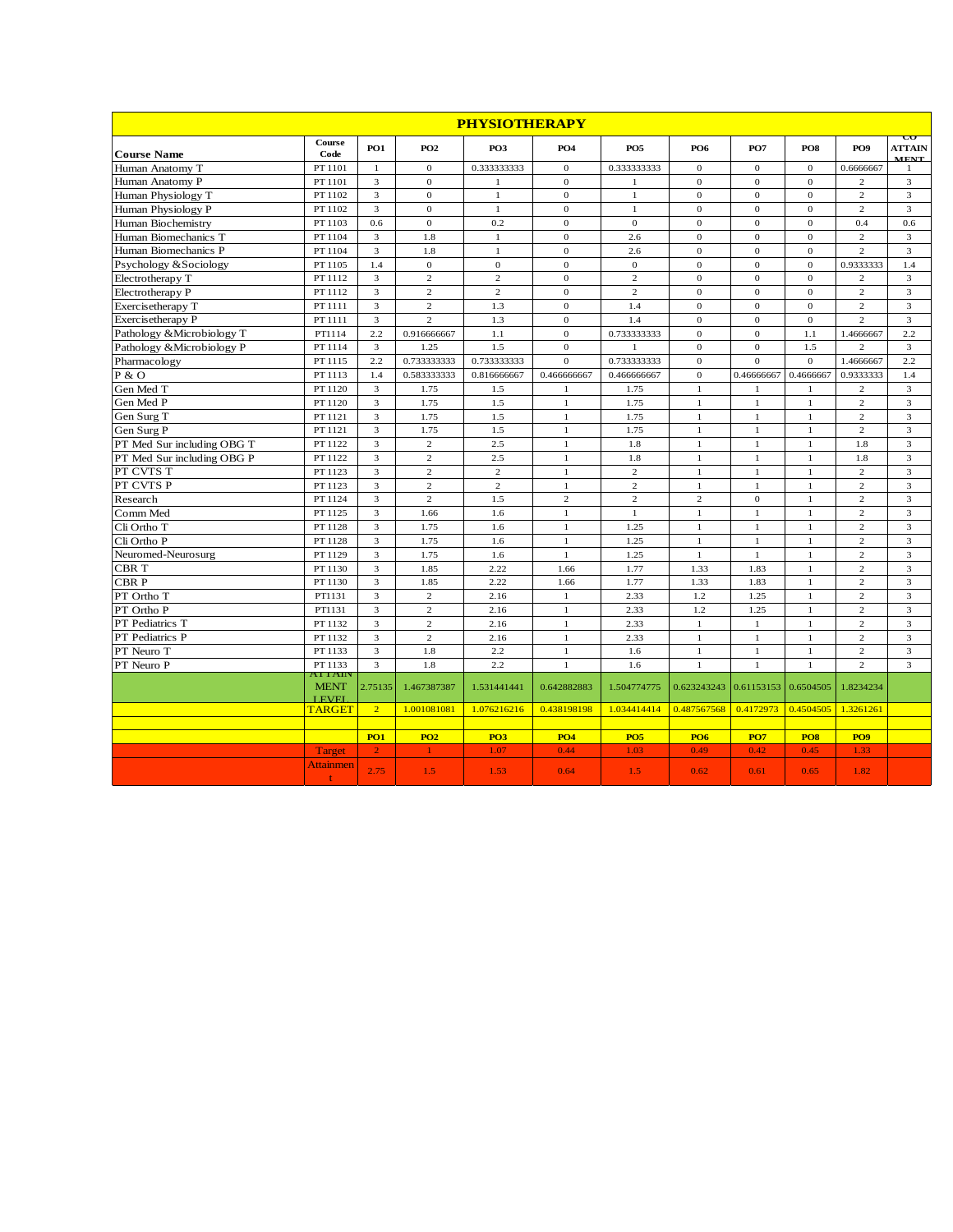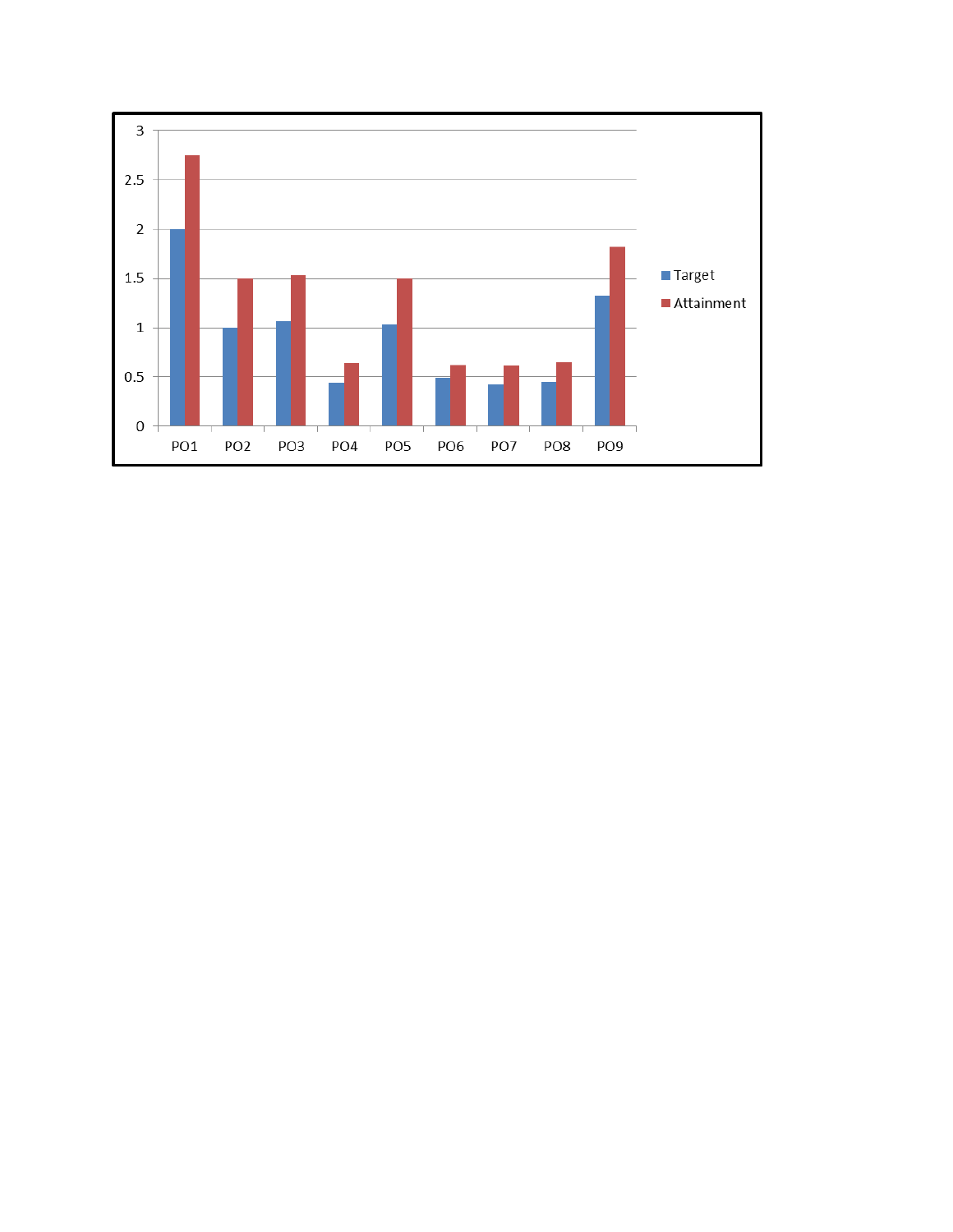| <b>B.Sc NURSING</b>                         |                       |            |            |            |            |            |            |            |                  |  |  |
|---------------------------------------------|-----------------------|------------|------------|------------|------------|------------|------------|------------|------------------|--|--|
| <b>Course Name</b>                          | <b>Course</b><br>Code | <b>PO1</b> | <b>PO2</b> | <b>PO3</b> | <b>PO4</b> | <b>PO5</b> | <b>PO6</b> | <b>PO7</b> | $\bf{0}$         |  |  |
| Anatomy & Physiology                        | 1.1                   | 2.20       | 1.47       | 1.17       | 1.47       | 0.44       | 0.22       | 1.69       | 2.2              |  |  |
| Nutrition & Biochemistry                    | 1.2                   | 1.17       | 1.07       | 0.70       | 0.61       | 0.61       | 0.47       | 0.61       | 1.4              |  |  |
| Nursing foundations                         | 1.3T                  | 1.50       | 2.00       | 2.00       | 2.00       | 1.50       | 1.50       | 1.00       | $\overline{3}$   |  |  |
| Nursing foundations Practical               | 1.3P                  | 0.80       | 1.60       | 0.80       | 1.60       | 0.80       | 0.80       | 0.80       | 2.4              |  |  |
| Psychology                                  | 1.4                   | 1.10       | 1.47       | 0.73       | 1.47       | 0.73       | 0.73       | 0.73       | 2.2              |  |  |
| Microbiology                                | 1.5                   | 2.00       | 2.00       | 1.30       | 0.60       | 1.00       | 0.30       | 1.00       | $\overline{3}$   |  |  |
| Sociology                                   | 2.1                   | 2.00       | 1.50       | 1.00       | 1.50       | 1.00       | 1.00       | 1.00       | $\overline{3}$   |  |  |
| Pharmacology, Pathology & Genetics          | 2.2                   | 1.56       | 1.56       | 1.13       | 0.87       | 1.13       | 0.87       | 0.87       | $2.6\phantom{0}$ |  |  |
| Medical Surg (T)                            | 2.3T                  | 1.84       | 2.08       | 0.80       | 1.60       | 0.80       | 1.28       | 0.80       | 2.4              |  |  |
| Med Surg (P)                                | 2.3P                  | 0.80       | 1.60       | 0.80       | 1.60       | 0.80       | 0.80       | 1.60       | $2.4\,$          |  |  |
| <b>CHN</b>                                  | 2.4                   | 2.30       | 2.30       | 1.30       | 2.00       | 1.30       | 1.30       | 1.00       | $\overline{3}$   |  |  |
| <b>CET</b>                                  | 2.5                   | 1.30       | 2.00       | 1.00       | 2.00       | 1.60       | 1.30       | 1.00       | $\overline{3}$   |  |  |
| Medical Surgical Nursing-II Theory          | 3.1T                  | 2.00       | 2.00       | 1.20       | 1.60       | 1.20       | 1.00       | 1.20       | $\overline{3}$   |  |  |
| Medical Surgical Nursing-II Practical       | 3.1 P                 | 0.87       | 1.73       | 0.87       | 1.73       | 0.87       | 0.87       | 1.73       | 2.6              |  |  |
| Child Health Nursing Theory                 | 3.2 T                 | 2.30       | 2.00       | 1.30       | 1.60       | 1.00       | 1.00       | 1.30       | $\overline{3}$   |  |  |
| Child Health Nursing Practical              | 3.2 P                 | 0.87       | 1.73       | 0.87       | 1.73       | 0.87       | 0.87       | 1.73       | 2.6              |  |  |
| Mental Health Nursing Theory                | 3.3 T                 | 2.50       | 2.00       | 2.00       | 2.00       | 1.00       | 1.00       | 1.50       | $\overline{3}$   |  |  |
| Mental Health Nursing Practical             | 3.3 P                 | 1.00       | 2.00       | 1.00       | 2.00       | 1.00       | 1.00       | 2.00       | $\overline{3}$   |  |  |
| Nursing research and Statistics             | 3.4 T                 | 1.50       | 2.00       | 1.50       | 1.50       | 1.00       | 1.00       | 1.50       | $\overline{3}$   |  |  |
| Midwifery and Obstetrical Nursing Theory    | 4.1 T                 | 2.50       | 2.00       | 1.70       | 1.70       | 1.30       | 1.50       | 1.50       | $\overline{3}$   |  |  |
| Midwifery and Obstetrical Nursing Practical | 4.1 P                 | 0.87       | 1.73       | 0.87       | 1.73       | 0.87       | 0.87       | 1.73       | 2.6              |  |  |
| Community Health Nursing - II Theory        | 4.2 T                 | 1.80       | 2.00       | 1.40       | 2.00       | 1.00       | 1.20       | 1.40       | $\mathfrak{Z}$   |  |  |
| Community Health Nursing - II Practical     | 4.2 P                 | 1.00       | 2.00       | 1.00       | 2.00       | 1.00       | 1.00       | 2.00       | $\overline{3}$   |  |  |
| Management of Nursing Service & Education   | 4.3 T                 | 2.50       | 1.50       | 1.00       | 1.50       | 1.00       | 2.00       | 1.00       | $\overline{3}$   |  |  |
| Attainment                                  |                       | 1.59       | 1.81       | 1.14       | 1.60       | 0.99       | 0.99       | 1.28       |                  |  |  |
| Target                                      |                       | 1.21       | 1.38       | 0.86       | 1.21       | 0.75       | 0.74       | 0.97       |                  |  |  |
|                                             |                       |            |            |            |            |            |            |            |                  |  |  |
|                                             |                       | <b>PO1</b> | <b>PO2</b> | <b>PO3</b> | <b>PO4</b> | <b>PO5</b> | <b>PO6</b> | <b>PO7</b> |                  |  |  |
|                                             | <b>Target</b>         | 1.21       | 1.38       | 0.86       | 1.21       | 0.75       | 0.74       | 0.97       |                  |  |  |
|                                             | <b>Attainm</b><br>ent | 1.59       | 1.81       | 1.14       | 1.60       | 0.99       | 0.99       | 1.28       |                  |  |  |

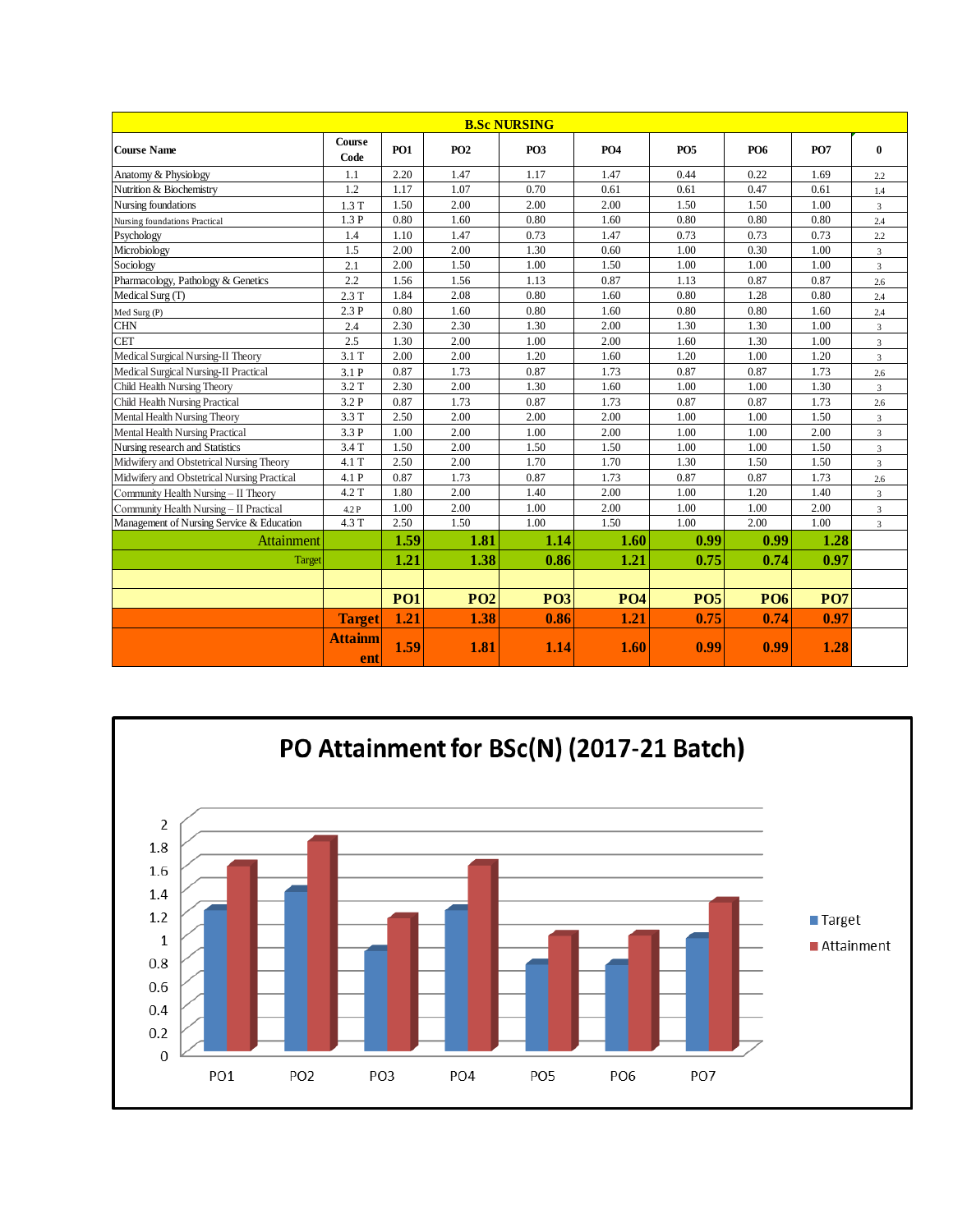| <b>PB B.Sc NURSING</b>                 |                          |            |            |             |            |             |                 |            |                         |  |  |
|----------------------------------------|--------------------------|------------|------------|-------------|------------|-------------|-----------------|------------|-------------------------|--|--|
| Course Name                            | Course<br>Code           | <b>PO1</b> | <b>PO2</b> | <b>PO3</b>  | <b>PO4</b> | <b>PO5</b>  | PO <sub>6</sub> | <b>PO7</b> | CO<br><b>Attainment</b> |  |  |
| Nursing foundation                     | NF(1.1)                  | 2.00       | 1.60       | 1.60        | 1.30       | 1.00        | 1.00            | 1.30       | 3                       |  |  |
| Nutrition & Dietetics                  | ND(1.2)                  | 1.30       | 2.00       | 2.00        | 1.00       | 1.30        | 1.00            | 1.30       | 3                       |  |  |
| <b>Biochemistry and Biophysics</b>     | BB(1.3)                  | 1.50       | 2.00       | 1.50        | 1.50       | 1.00        | 1.00            | 1.00       | $\mathfrak{Z}$          |  |  |
| Psychology                             | PS(1.4)                  | 2.00       | 2.00       | 2.00        | 1.00       | 1.30        | 1.00            | 1.30       | 3                       |  |  |
| Microbiology                           | MIC(1.7)                 | 2.50       | 1.50       | 1.00        | 1.50       | 1.50        | 1.00            | 1.50       | $\overline{3}$          |  |  |
| Maternal nursing                       | MN(1.5)                  | 2.00       | 1.70       | 2.00        | 1.00       | 1.20        | 1.20            | 1.70       | $\overline{3}$          |  |  |
| Maternal nursing (Practical)           | MN(1.5)P                 | 1.60       | 2.30       | 1.00        | 1.00       | 1.00        | 1.30            | 1.00       | 3                       |  |  |
| Child health nursing                   | CHN(1.6)                 | 2.00       | 2.00       | 2.00        | 1.00       | 1.20        | 1.30            | 1.60       | $\overline{3}$          |  |  |
| Child health nursing (Practical)       | CHN (1.6) P              | 2.00       | 1.50       | 1.00        | 1.00       | 1.50        | 1.50            | 1.00       | 3                       |  |  |
| Medical surgical nursing               | MSN(1.8)                 | 2.00       | 2.00       | 2.00        | 1.30       | 1.30        | 1.00            | 1.30       | 3                       |  |  |
| Medical surgical nursing (Practical)   | MSN(1.8)<br>$\mathbf{P}$ | 2.00       | 1.60       | 1.00        | 1.30       | 1.30        | 1.00            | 1.30       | 3                       |  |  |
| Sociology                              | SOC(2.1)                 | 1.50       | 1.50       | 1.00        | 1.50       | 1.00        | 1.50            | 1.50       | $\overline{3}$          |  |  |
| <b>Community Health Nursing</b>        | CHN (2.2)                | 1.60       | 1.60       | 1.04        | 1.28       | 1.04        | 0.80            | 1.04       | 2.4                     |  |  |
| Community Health Nursing (Practical)   | CHN (2.2) P              | 1.30       | 1.60       | 1.30        | 1.00       | 1.00        | 1.00            | 1.30       | 3                       |  |  |
| Mental Health Nursing                  | MHN(2.3)                 | 1.10       | 1.47       | 1.47        | 0.73       | 1.10        | 0.73            | 1.47       | $2.2\,$                 |  |  |
| Mental Health Nursing (Practical)      | MHN(2.3)<br>$\mathbf{P}$ | 1.50       | 1.00       | 1.50        | 1.00       | 1.50        | 1.00            | 1.50       | 3                       |  |  |
| Introduction to Nursing Education      | NE(2.4)                  | 1.00       | 1.50       | 1.50        | 2.50       | 1.00        | 1.00            | 1.50       | $\mathfrak{Z}$          |  |  |
| Introduction to Nursing Administration | NA(2.5)                  | 0.30       | 0.30       | 0.30        | 0.20       | 0.30        | 0.30            | 0.20       | $0.6\,$                 |  |  |
|                                        |                          |            |            |             |            |             |                 |            |                         |  |  |
| <b>Attainment</b>                      |                          | 1.62       | 1.62       | 1.40        | 1.17       | 1.14        | 1.04            | 1.27       |                         |  |  |
| Target                                 |                          | 1.08       | 1.09       | 0.94        | 0.78       | 0.78        | 0.70            | 0.85       |                         |  |  |
|                                        |                          |            |            |             |            |             |                 |            |                         |  |  |
|                                        |                          | <b>PO1</b> | <b>PO2</b> | <b>PO3</b>  | <b>PO4</b> | <b>PO5</b>  | <b>PO6</b>      | <b>PO7</b> |                         |  |  |
|                                        | <b>Target</b>            | 1.08       | 1.09       | 0.94        | 0.78       | 0.78        | 0.70            | 0.85       |                         |  |  |
|                                        | <b>Attainm</b><br>ent    | 1.62       | 1.62       | <b>1.40</b> | 1.17       | <b>1.14</b> | 1.04            | 1.27       |                         |  |  |